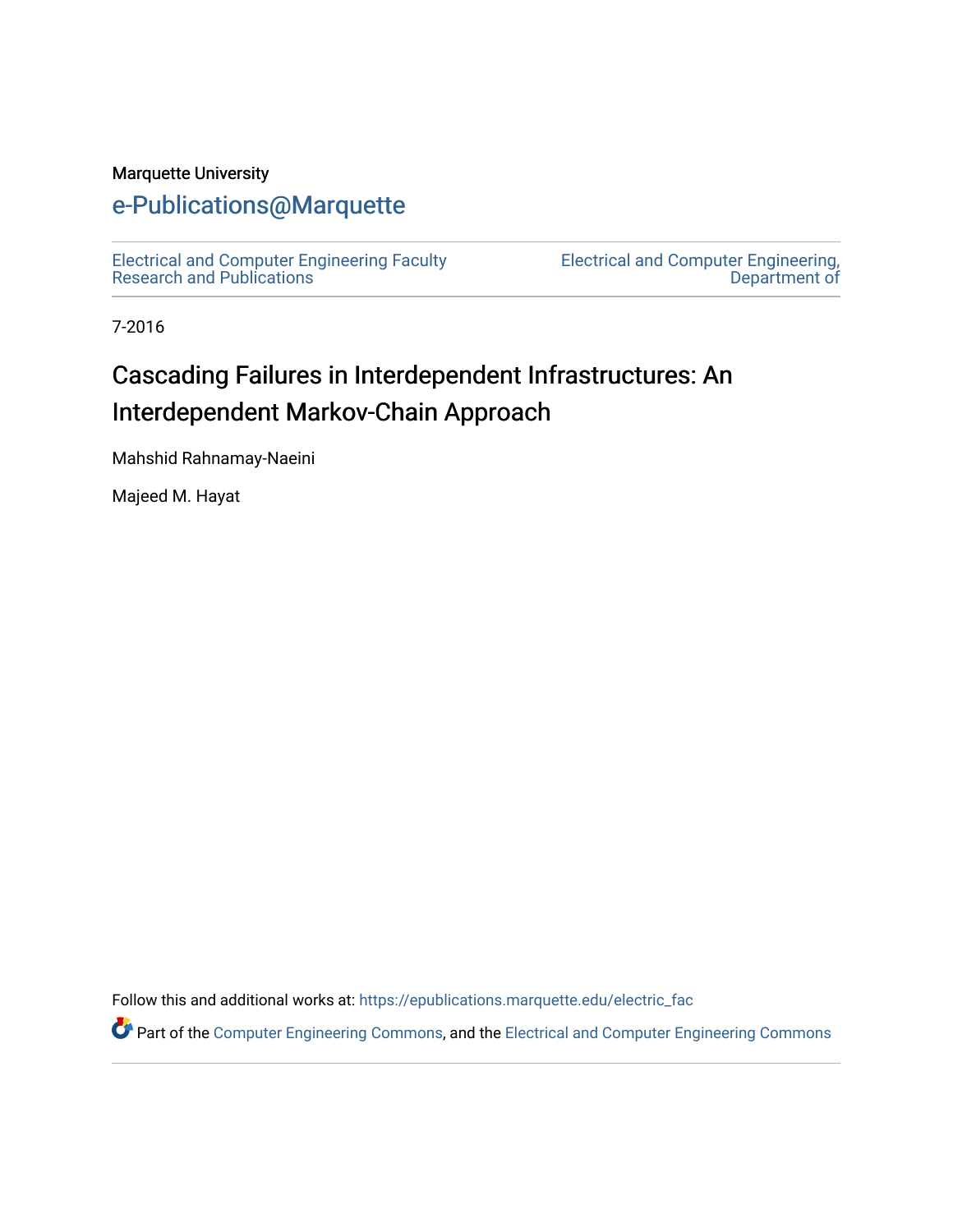**Marquette University**

## **e-Publications@Marquette**

## *Electrical and Computer Engineering Faculty Research and Publications/College of Engineering*

*This paper is NOT THE PUBLISHED VERSION;* **but the author's final, peer-reviewed manuscript.** The published version may be accessed by following the link in th citation below.

*IEEE Transactions on Smart Grid*, Vol. 7, No. 4 (July 2016): 1997-2006. [DOI.](https://doi.org/10.1109/TSG.2016.2539823) This article is © Institute of Electrical and Electronic Engineers (IEEE)] and permission has been granted for this version to appear in [e-Publications@Marquette.](http://epublications.marquette.edu/) Institute of Electrical and Electronic Engineers (IEEE) does not grant permission for this article to be further copied/distributed or hosted elsewhere without the express permission from Institute of Electrical and Electronic Engineers (IEEE).

# Cascading Failures in Interdependent Infrastructures: An Interdependent Markov-Chain Approach

Mahshid Rahnamay-Naeini Texas Tech University, Lubbock, TX Majeed M. Hayat University of New Mexico, Albuquerque, NM

## Abstract

Many critical infrastructures are interdependent networks in which the behavior of one network impacts those of the others. Despite the fact that interdependencies are essential for the operation of critical infrastructures, such interdependencies can negatively affect the reliability and fuel the cascade of failures within and across the networks. In this paper, a novel interdependent Markov-chain framework is proposed that enables capturing interdependencies between two critical infrastructures with the ultimate goal of predicting their resilience to cascading failures and characterizing the effects of interdependencies on system reliability. The framework is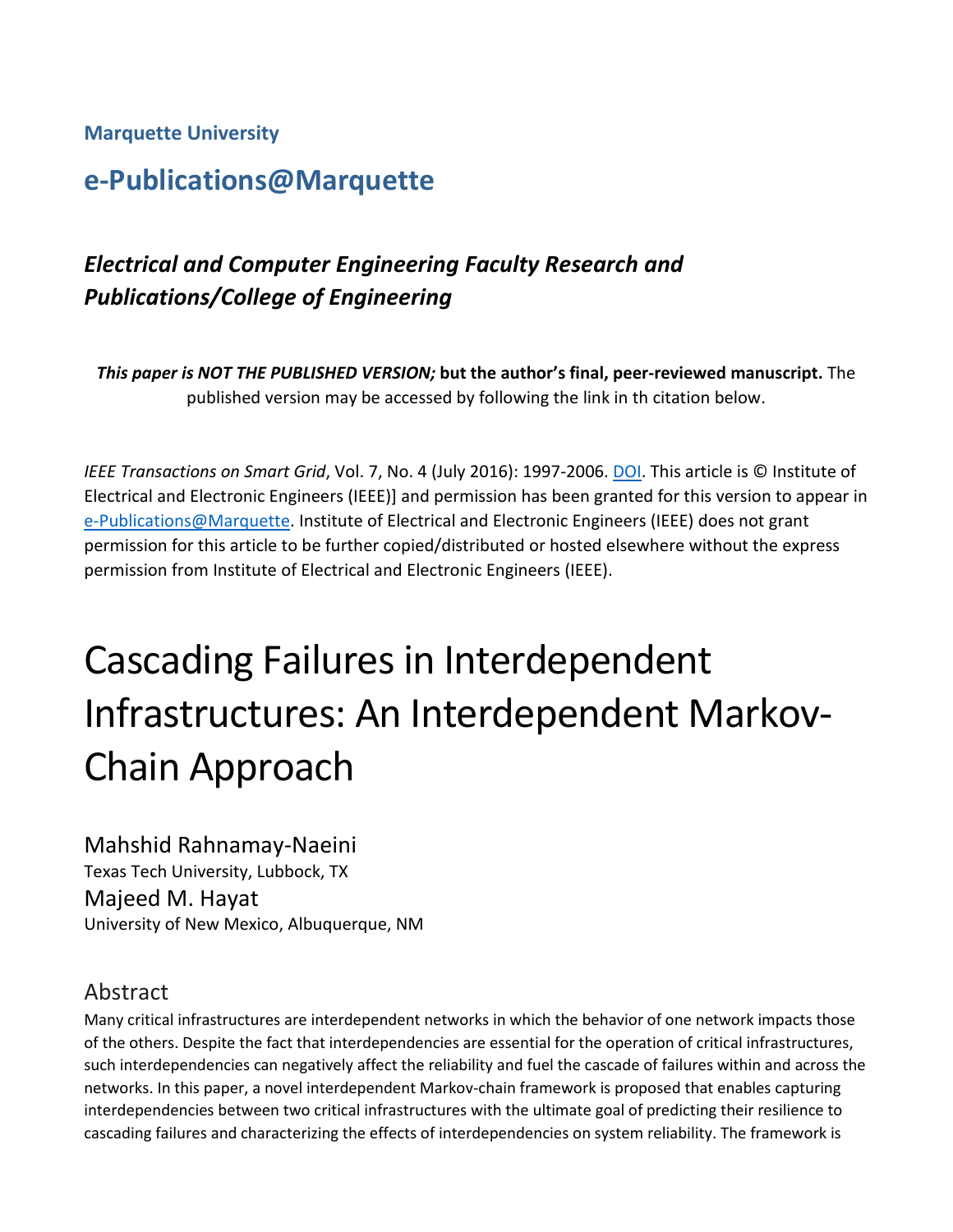sufficiently general to model cascading failures in any interdependent networks; however, this paper focuses on the electric-cyber infrastructure as an example. Using this framework it is shown that interdependencies among reliable systems, i.e., systems with exponentially distributed failure sizes, can make the individually reliable systems behave unreliably as a whole with power-law failure-size distributions.

### SECTION I. Introduction

Critical infrastructures such as electricity, communication, transportation, gas and water networks use services from one another and influence each other due to their interdependencies. Although many interdependencies are essential for the operation of infrastructures, negative interdependencies affect the reliability of interdependent networks and can fuel cascade of failures within and across the networks. For instance, in the 2003 blackout in Italy, unplanned shutdown of a power station led to failures of communication network nodes and the supervisory control and data acquisition (SCADA) system of the power grid. This event, in turn, led to further failures in the power grid resulting in a large cascading failure in the system [1]. Another example of such interdependency is observable in the 2003 blackout in the Northeast United States, where the combination of power-component failures as well as computer and human events contributed to the cascading failures that ultimately led to the large blackout. In light of the above, interdependencies and extensive integration of critical infrastructures, such as the power grid and the communication network, mandate that they should be studied as a single coupled system specially when the reliability is of concern.

Here, we present an Inter-Dependent Markov Chain (IDMC) model, which provides a probabilistic framework to capture the effects of interdependencies among physical networks on the stochastic dynamics of cascading failures in an abstract setting. The idea of this approach is to build an integrated probabilistic framework consisting of a system of interdependent heterogeneous Markov chains (MCs)–one chain for each physical system. The interdependencies are captured such that a transition in a MC affects the transition probabilities of other MCs. We consider discrete-time MCs and model the interaction between interdependent systems by characterizing the transition probabilities of the IDMC based on individual chains and their interdependencies. In this paper, we first present the general IDMC framework and then we derive an IDMC model for cascading failures in electric-cyber infrastructure.

A naïve approach for coupling MCs would rely on the generation of the Cartesian product of the individual state spaces, which results in state-space explosion, deeming the approach to be intractable. Another shortcoming of the latter approach is that the new transition probabilities among the states of the coupled MC cannot be readily derived from the transition probabilities of the individual MCs. An even more serious flaw of the naïve approach is that it is based on the false and built-in assumption that combining MCs results in a new MC. In general, the interdependencies between MCs will result in memory in the combined process, which prevents the combined chain from being Markov. The proposed IDMC approach alleviates the flaws associated with the naïve approach for combining MCs and provides a minimal MC framework that encompasses the individual chains while capturing the interdependencies. Moreover, based on the IDMC framework, we introduce metrics to quantify the strength of interdependency between systems.

The presented IDMC framework enables system-level prediction of the behavior of the interdependent systems while overcoming the complexity of tracking the details of the system by means of meaningful abstractions. Here, by abstraction we mean identifying few key variables and parameters to represent the fine-grained states of the system with less complexity while implicitly capturing the effects of the rest of the parameters in the parameters and variables of the IDMC framework to approximate the behavior of the whole system.

A key insight obtained from the application of the IDMC model to the electric-cyber infrastructure is that interdependencies among reliable systems, i.e., systems with exponentially distributed failure sizes, can make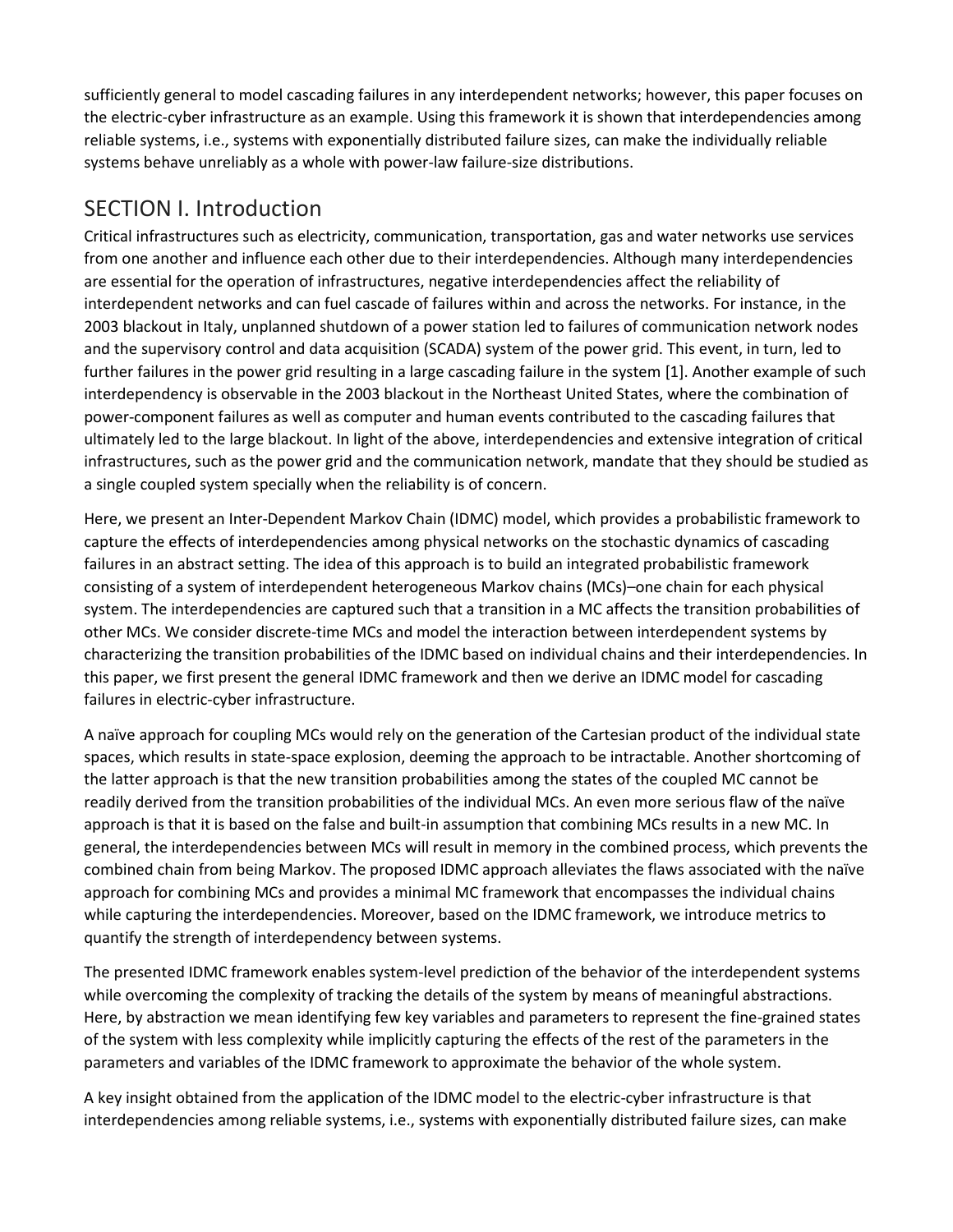them behave unreliably as a whole, as evidenced by power-law distributions for the size of the failures within each system.

## SECTION II. Related Work

The majority of research in cascading failures in critical infrastructures has been focused on single, noninteracting systems. Among such works is the category of probabilistic models, which, for instance, include models based on branching processes [3], Markov chains [4], [5], regeneration theory [6], and so forth. For instance, in [6] we developed a scalable probabilistic approach based on regeneration theory and a reduced state space of the power grid to model the dynamics of cascading failures in time. The transition rates among the states of the model are defined to be state and age dependent, and their functional forms are calculated empirically from power-system simulations. The regeneration-based approach can collapse to a Markov process when the time between successive events are independent and exponentially distributed. However, the model can also capture the stochastic events when the underlying events are non-Markovian. We also developed a scalable probabilistic model for cascading failures based on a continuous-time MC in [5] that captures key physical attributes of the power grid through parametric transition rates.

Aside from efforts aiming to study the reliability of single systems, there has been great interest in understanding the behavior of interdependent systems. The general concepts of interdependent infrastructures and the challenges in modeling such systems have been discussed in [7] and [8]. Graph-based analyses of interdependent networks have also emerged. For instance, the work of Buldyrev *et al.* [9] considers a graphbased approach that utilizes percolation theory for modeling cascading failures in interdependent networks and provides an analytical formulation of the percentage of failed nodes in the steady state while identifying the role of the coupling between the networks. Another problem that has been considered in evaluating the reliability of interdependent networks is the characterization of the minimum number of nodes/links whose removals will disrupt the functionality of the entire network [1], [10]. Probabilistic models for studying interdependent networks has also been proposed. For instance, models based on the theory of branching processes and meanfield theory have been presented in [11] and [12] to model cascading failures in coupled infrastructure systems in an abstract setting.

It is also important to clarify that the IDMC model, presented in this paper, is different from the influence model [13]. In the latter model, a MC is associated with each node of the network and the evolution of each chain can be influenced both by nodes' internal dynamics as well as the evolution of the chains at their neighboring sites. While the idea of the current paper (that transitions in one MC is affected by transitions in other MCs) is similar to that of the influence model, the focus of the influence model is on the effects of network topology on the overall stochastic dynamics based on linear interactions among large number of network nodes; on the other hand, the IDMC framework focuses on the stochastic dynamics of systems, instead of individual nodes, by associating a MC to each system and allowing for linear and non-linear interactions of few nonnetworked (but interdependent) MCs.

## SECTION III. Review of MC Model for Cascading Failures

Due to its relevance to the IDMC development, we begin by reviewing germane aspects of a MC model for cascading failures that was introduced in our earlier work [5]. This MC has state-dependent transition probabilities that are parameterized by certain physical and operating characteristics of the system. Although the model in [5] was presented in the context of power grids, we believe this model is sufficiently general to model epidemic spread and cascading failures in a high-level setting in various complex systems beyond power systems. In its simplified form considered in this paper, the state space of the MC aggregately represents the state of a physical system (e.g., a power grid) using two state variables: number of failures in the system,  $F$ , and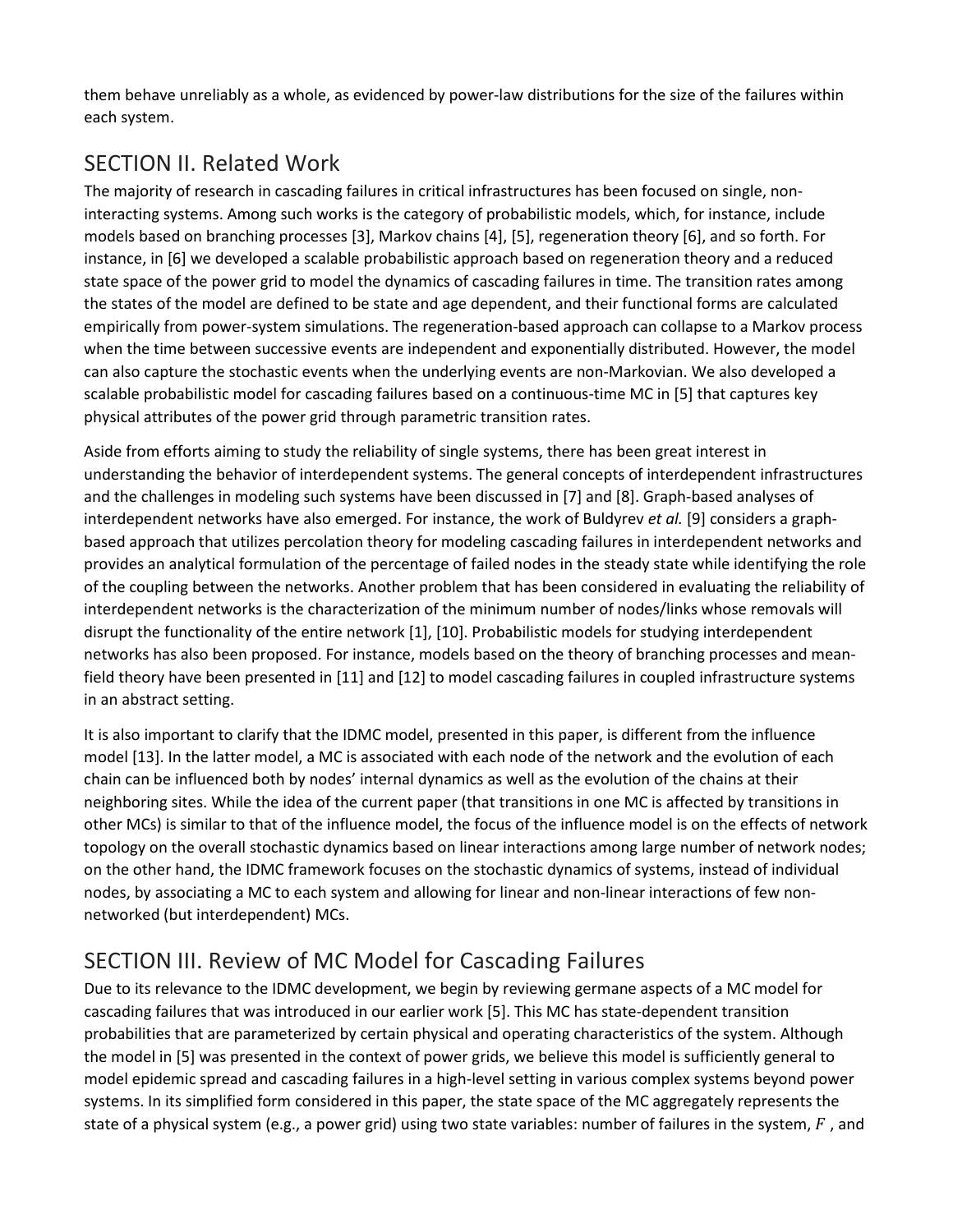the susceptibility (alternatively, stability) of the system to further failures,  $I$  . We term the latter binary state variable the *cascade-stability variable*, where  $I = 1$  indicates a cascade-stable state and  $I = 0$  indicates otherwise. The state variable I can collectively capture various physical attributes of the system affecting cascading failures beyond the number of failures. For instance, in a power grid the physical and control attributes of the system specify whether a power-grid state is cascade-stable or not. The state variable  $I$  also serves to specify the *absorbing*  $(I = 1)$  and *non-absorbing* (or transitory) (I=0) states of the MC. Presence of multiple absorbing states in the MC enables the modeling of various sizes of failures. Here, cascading failures are thought of as sequences of transitions in the state of the system, each due to a single failure. The single-failureper-transition assumption is justified whenever time is divided into small intervals each allowing at most a single failure event.

Of particular importance is the assumption that the transition probabilities of the MC are state dependent. This enables modeling various operating scenarios for the system when failures accumulate; it also facilitates capturing different phases of cascading failures such as the escalation and onset phases with different rates of failures. Specifically, we define the cascade-stop probability,  $P_{stop}$ , as the probability of transiting from a state with  $F_i$  failures and  $I = 0$  to a state with the same number of failures and  $I = 1$ . The cascade-stop probability is a function of  $F_i$ , i.e.,  $P_{stop}(F_i)$ , and it completely characterizes the MC and the cascading-failure behavior of the system. In [5], we estimated  $P_{stop}(F_i)$  using power-system simulations. In Fig. 1, we show the structure of the MCs for each of the two interdependent systems.



**Fig. 1.** Two MCs representing the stochastic dynamics of cascading failures in each of the interdependent systems and the coupling effect between MCs.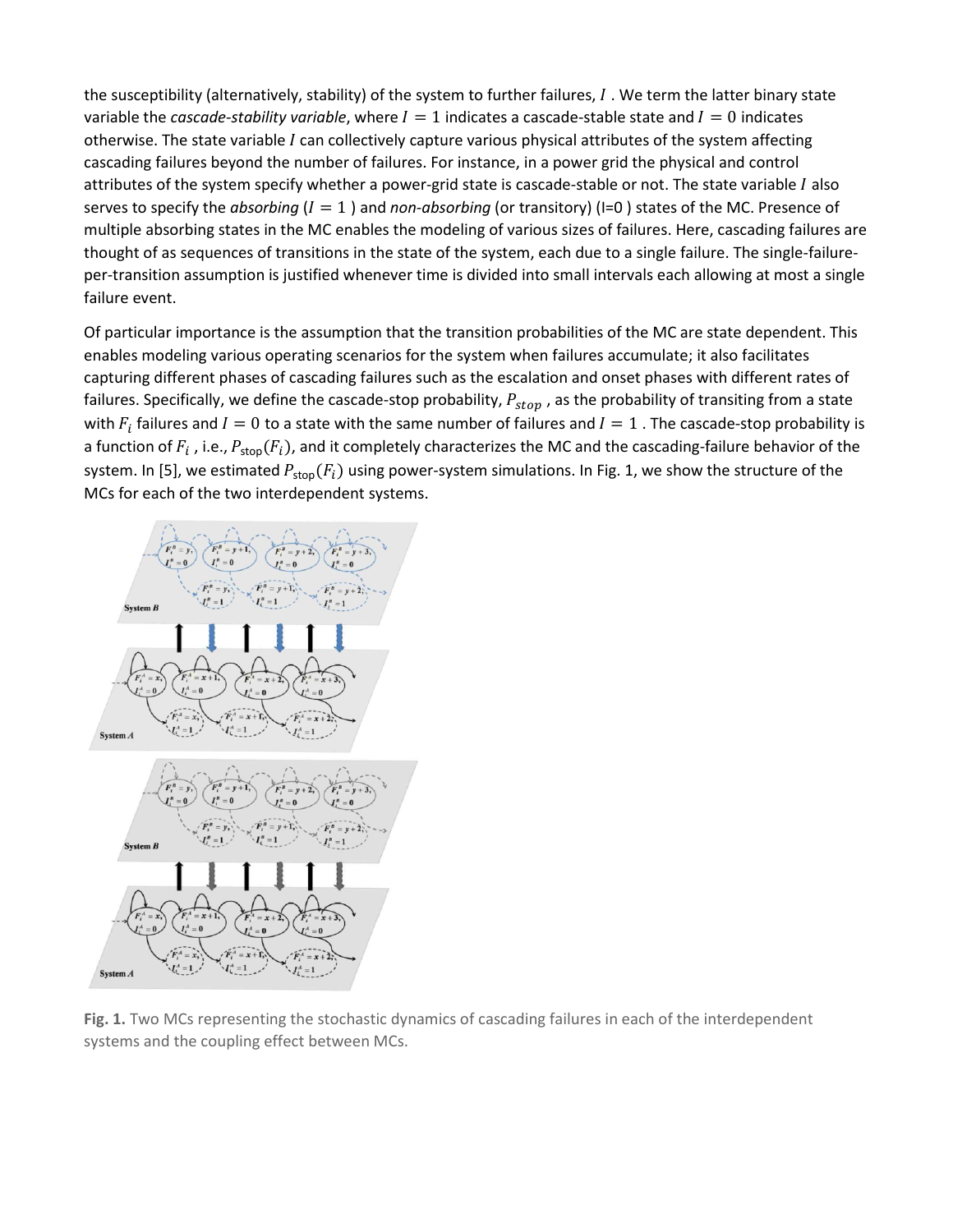### SECTION IV. Interdependent Markov Chains (IDMC)

For simplicity, we describe the IDMC approach using two interdependent systems,  $A$  and  $B$ , with the understanding that the same approach can be applied to any finite number of interdependent systems. We assume that the stochastic dynamics of cascading failures in each of the systems is modeled by a MC similar to that described in Section III and shown in Fig. 1. In these MCs, the state of each system at discrete time  $n \ge 0$  is denoted by the number of failures and the stability variable, e.g.,  $S_n^A = (F_n^A, I_n^A)$  for system  $A$  . The state-space of the MC for system A is denoted by  $S_A$ , where  $S_A = \{1, ..., m_A\} \times \{absorbing,$  non-absorbing} and  $m_A$  is the number of components in system  $A$ . For simplicity, the state space of the MC for system  $B$  is assumed to have the same structure as that for system  $A$ ; however, in general the state spaces of the individual MCs can be different. The random processes  $X_n$  and  $Y_n$  represent the state of the systems A and B, respectively, at discrete time  $n \geq 0$ .

As alluded to in the Introduction Section, a naïve and incorrect way to couple two MCs is to develop a *combined MC* with a state space  $S_c$  formed by the Cartesian product of the state spaces of the MCs associated with the individual systems, namely  $S_C = S_A \times S_B$ . The shortcoming of this construction is that the transition probabilities among the states in  $S_c$  are not determined solely by the transition probabilities of the individual MCs, and the combined process is not guaranteed to be a MC as seen from the following example. Let  $X_1, X_2, ...$  be an independent and identically distributed (i.i.d.) sequence, and let the process  $Y_n$  be defined as  $Y_n = X_{n-1} + X_{n-2}$  for  $n > 2$  and  $Y_2 = Y_1 = X_1$ . The process  $Y_n$  is Markov because

$$
P{Y_n|Y_{n-1},...,Y_1} = P{X_{n-1} + X_{n-2}|X_{n-2} + X_{n-3},...,X_1}
$$
  
= 
$$
P{X_{n-1} + X_{n-2}|X_{n-2} + X_{n-3}} = P{Y_n|Y_{n-1}}.
$$
 (1)

However, the process  $(X_n, Y_n)$  is not Markovian because

$$
P{Y_n, X_n | Y_{n-1}, ..., Y_1, X_{n-1}, ..., X_1}
$$
  
=  $P{X_{n-1} + X_{n-2}, X_n | X_{n-2} + X_{n-3}, ..., X_1, X_{n-1}, ..., X_1}$  (2)  
=  $P{Y_n, X_n | Y_{n-1}, X_{n-1}, X_{n-2}}$ .

The extra term  $X_{n-2}$  in the last line cannot be dropped, since  $Y_n$  is not independent of  $X_{n-1}$ ,  $X_{n-2}$  and  $Y_{n-1}$  due to their common terms. In particular, the process  $(X_n, Y_n)$  is not Markov because of the interdependency between the individual processes. This means that even if we are able to model systems  $A$  and  $B$  individually by MCs, the interdependencies between the two systems can result in memory in the combined process, which prevents the combined chain from being Markov. Putting this observation in the context of interdependent systems, we observe that the stochastic dynamics of one system is affected by the dynamics of the other system, and as such, the one-step transitions in the whole system can be generally dependent on multiple previous transitions of its constituent subsystems. As a result, defining the new state space simply by the Cartesian product of the state spaces does not provide sufficient information to fully capture the interdependency between the systems and to characterize the transition probabilities of the combined process. The challenge in combining MCs to represent interdependent systems is to incorporate sufficient *memory* in each MC while keeping the complexity of the combined chain to a minimum.

### A. State Space and Transition Probabilities

Based on the discussion in the previous subsection, where we pointed out that the interdependencies between two systems generally depend on the history of their dynamics, the stochastic dynamics of system  $A$  may in general depend on  $M_1$  -step memory of system B and similarly system B may in general depend on  $M_2$  -step memory of system A . For simplicity of notation and without loss of generality, we assume that  $M_1 = M_2 = M$ .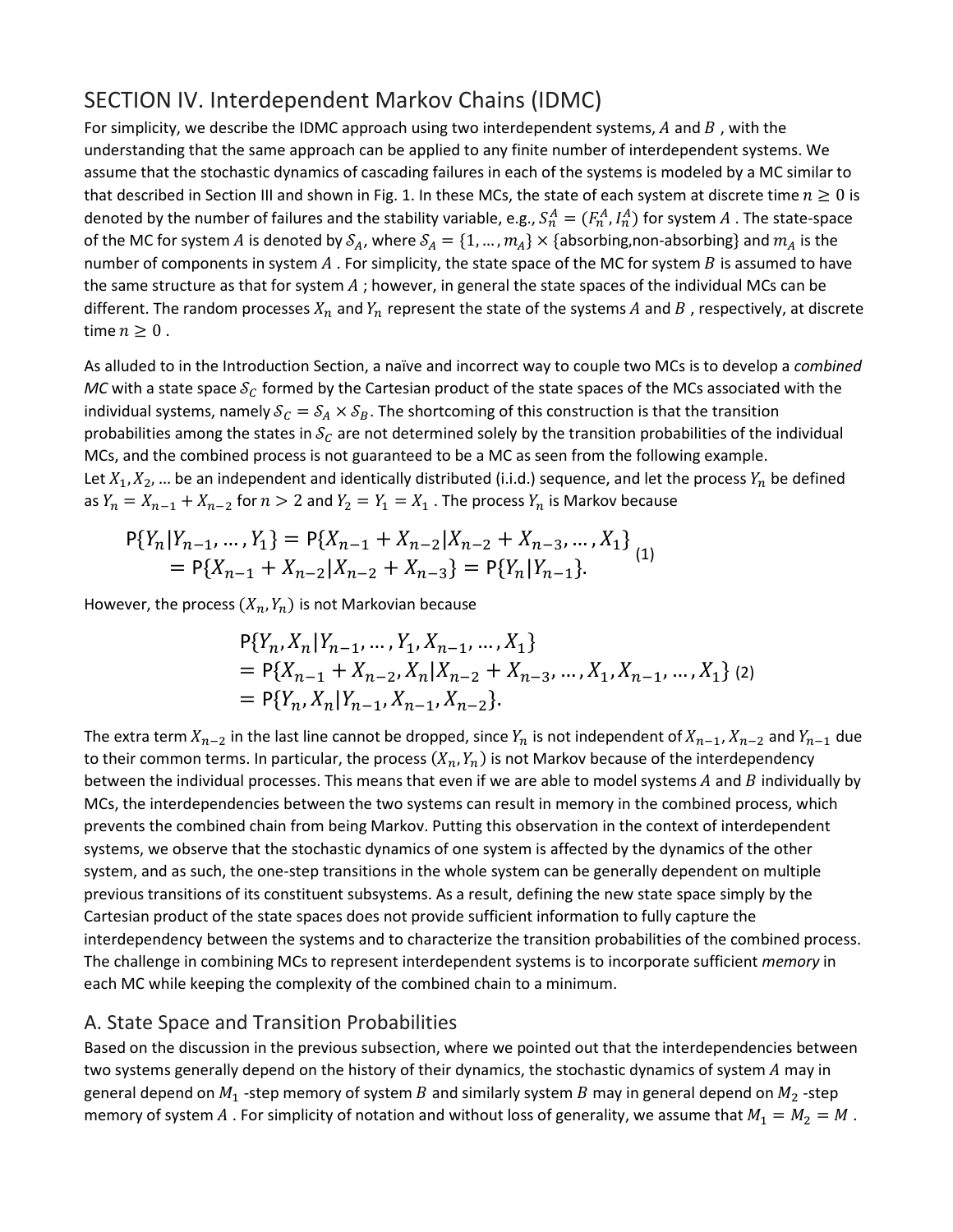To capture the effects of the  $M$  -step memory in each of the systems, the transition probability function must be of the form  $f: (\mathcal{S}_c)^M \times \mathcal{S}_c \to [0,1]$ , where  $(\mathcal{S}_c)^M$  captures the information from the current state (1-step memory) as well as the previous M -1 states. The last  $S<sub>C</sub>$  in the domain of transition probability function  $f$  captures the destination space of transitions. To build the equivalent MC for the finite state machine with the state space  $S_c$  and transition probabilities that are functions of the previous  $M-1$  states of the system, we need to extend the state space  $S_c$  to incorporate the memory, i.e.,  $S_I = (S_A \times S_B)^M$ . Due to the embedded memory in the definition of the states the size of the state space  $S_I$  can become prohibitively large in general. In the next subsection, we introduce a quantization approach to reduce the size of the state space of an  $M$  -step MC while capturing only the necessary memory.

### B. Memory Quantization

We introduce a memory quantization approach for reducing the size of the state space of the IDMC by defining equivalence classes of behaviors for the dynamics of the systems denoted by  $\mathcal{H}_I$ . For instance, if we can deduce that a system is stable or unstable based on the history of its dynamics then we can categorize the history of the dynamics of the system into two classes of behaviors, i.e.,  $\mathcal{H}_I = \{\text{stable}, \text{unstable}\}\.$  We define a quantization function,  $g: (\mathcal{S}_A \times \mathcal{S}_B)^M \to \mathcal{H}_I$ , where  $\mathcal{H}_I$  is a low-cardinality set comprising the equivalent classes of past behavior. Hence, the function  $g$  compresses the memory from the past into a small number of equivalence classes. With such quantization of memory, we can compressively represent the state space of the IDMC by  $S_I =$  $\mathcal{H}_I \times (\mathcal{S}_A \times \mathcal{S}_B)$ .

### C. Capturing the Impact of Interdependencies

Up to this point, we have discussed capturing the knowledge of the state and memory of the system in an IDMC state in a compressive fashion. The next step is to propose a simple method for describing how a specific behavior of one system affects the behavior of the other system. At a coarse level, the effects of the behavior of one system on another system can be divided into: (1) improve, (2) worsen, and (3) do not change, where the precise meaning of these terms in the MC framework, can be identified with: (1) reducing the probability of an extra failure, (2) increasing the probability of an extra failure, and (3) not changing the probability of an extra failure. Hence, the impact of interdependencies can be captured in the transition probabilities by enforcing the mentioned effects based on the state of the system and the compressed history.

### D. Interdependency Strength

We define the strength of interdependency between two systems based on two factors: (1) how much the knowledge of the behavior of a system affects the dynamics of the other system (e.g., the relative change in transition probabilities), and (2) how much memory is required to capture the interdependency effects. One way to quantify the first factor is presented in (3), which characterizes the maximum influence of system  $B$  with variable  $Y$  on system  $A$  with variable  $X$  and memory  $M$ .

$$
\delta_X^{(M)}(Y) = \sup_{x_i, x_{i+1} \in S_A, y_j \in S_B, i-M+1 \le j \le i} \{ |P\{X_{i+1} = x_{i+1} | X_i = x_i \} - P\{X_{i+1} = x_{i+1} | X_i = x_i, Y_i = y_i, ..., Y_{i-M+1} = Y_{i-M+1} \} | \}.
$$
 (3)

Note that when  $\delta$  is large the dependency is strong and when it is zero then system A is independent of system  $B$  . We define the strength of the interdependency based on the first measure to be  $max(\delta_X^{(M)}(Y), \delta_Y^{(M)}(X))$  . To quantify the second factor, we introduce the quantity  $\mathcal{K}_X^{\epsilon}(Y)$ as the smallest integer M such that for all  $i, j > M$ ,  $|\delta_X^{(1)}(Y) - \delta_X^{(j)}(Y)| < \epsilon$ , where  $\epsilon$  is a small positive number representing the sensitivity threshold for interdependency. Thus, for a fixed pre-specified  $\epsilon$  ,  $\mathcal{K}^\epsilon_X(Y)$  is the minimum memory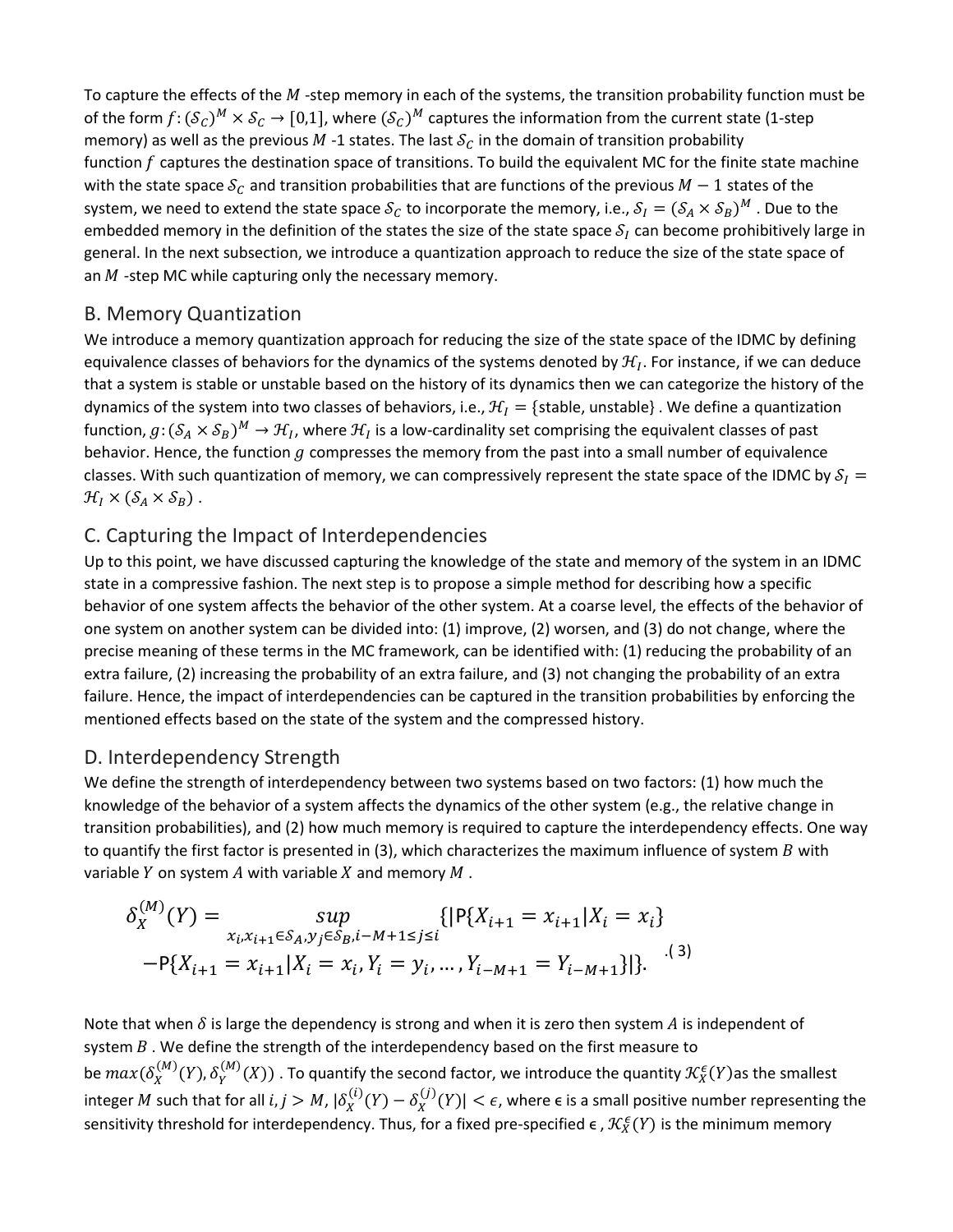required to be considered for system  $A$  to capture its dependency on system  $B$ . We can simply define the interdependency between the two systems by the quantity  $\mathcal{K}^{\epsilon}\triangleq max(\mathcal{K}^{\epsilon}_X(Y),\mathcal{K}^{\epsilon}_Y(X)).$  Note that when  $\mathcal{K}^{\epsilon}$  is large the interdependency is strong and  $K^{\epsilon} = 0$  means that the knowledge of the current state of system  $A$  and  $B$  would be enough in modeling the interdependencies. However, the latter does not imply that the two systems are independent.

### E. Interleaving Approach

In this subsection, we present a refinement to the IDMC framework, termed the interleaving framework, which enables us to directly capture the "cause-and-effect" attributes in interactions between the two systems. The interleaving approach simplifies the modeling of interdependencies between the systems by capturing the immediate effects of each transition on the other system. In particular, in the interleaving approach we assume that the two systems take turns in changing their states. We call this approach interleaving as it interleaves the transitions in system  $A$  and  $B$  in this specific order. The interleaving approach adds an extra level of detail to the basic IDMC model. For example, consider a basic two-step memory IDMC, which is partially shown in Fig. 2. In this example we observe that in the sequence of transitions, a failure in system  $A$  and  $B$  is followed by two failures in system  $B$  and then a failure in system  $A$  again. Here, the effects of individual failures in system  $B$  on system  $A$  are not clear. For instance, it is possible that the first failure caused system  $A$  to become vulnerable while the second and third failure in system  $B$  added to this vulnerability, and therefore resulted in the failure in system A two steps down the line. Meanwhile, one can also conjecture that the first and second failures did not have any effect on system A but instead it was the third failure (in system  $B$ ) that triggered the failure in system  $A$ . Note that the basic IDMC model cannot resolve such granularity; however, the interleaving approach allows us to access the scenarios described earlier by breaking the combined effects into a cause-and-effect scenarios, and hence, it is more informative. Note that any interleaving model can be reduced to a basic IDMC model. All the definitions for the IDMC model presented in Section IV are valid for the interleaving framework. However, to keep track of the transitions we use an auxiliary variable to describe which system is undergoing a transition at any given time (e.g., a binary variable for two interdependent systems).

$$
\underbrace{F_1^A = 1, F_1^B = 1}_{\underbrace{F_0^A = 0}, F_0^B = 0}
$$
\n
$$
\underbrace{F_2^A = 1, F_1^B = 2}_{\underbrace{F_1^A = 1}, F_1^B = 1}
$$
\n
$$
\underbrace{F_3^A = 1, F_3^B = 3}_{\underbrace{F_2^A = 1}, F_2^B = 2}
$$
\n
$$
\underbrace{F_4^A = 2F_4^B = 3}_{\underbrace{F_3^A = 1}, F_3^B = 3}
$$

**Fig. 2.** An example of sequence of transitions in an IDMC model with two-step memory. In this example, we have only considered non-absorbing states.

## SECTION V. An IDMC Model for Cascading Failures in Electric-Cyber

### Infrastructures

In this section, we develop an IDMC model using the interleaving approach, for the electric-cyber infrastructure with a focus on the interdependencies that fuel the propagation of failures. We refer to the power system by system A and the communication system by system  $B$ . To simplify the notation, we represent the number of failures in the power grid and in the communication system by the variables  $x$  and  $y$ , respectively. Further, we denote the probability of transiting to a stable power-grid state in the MC by  $p(x)$  (i.e.,  $p(x) = P_{\text{stop}}(x)$  if we use the terminology of Section III). Also, in the MC representing the communication system, we denote the probability of transiting to a state with an extra failure by  $q(y)$ . Considering probabilistic failures in the interdependent communication network is specifically important to account for cases that failures in the power grid does not necessarily result in failures in the communication network (e.g., when islands form in the grid or the communication system has additional power supplies). Without loss of generality, we assume that the first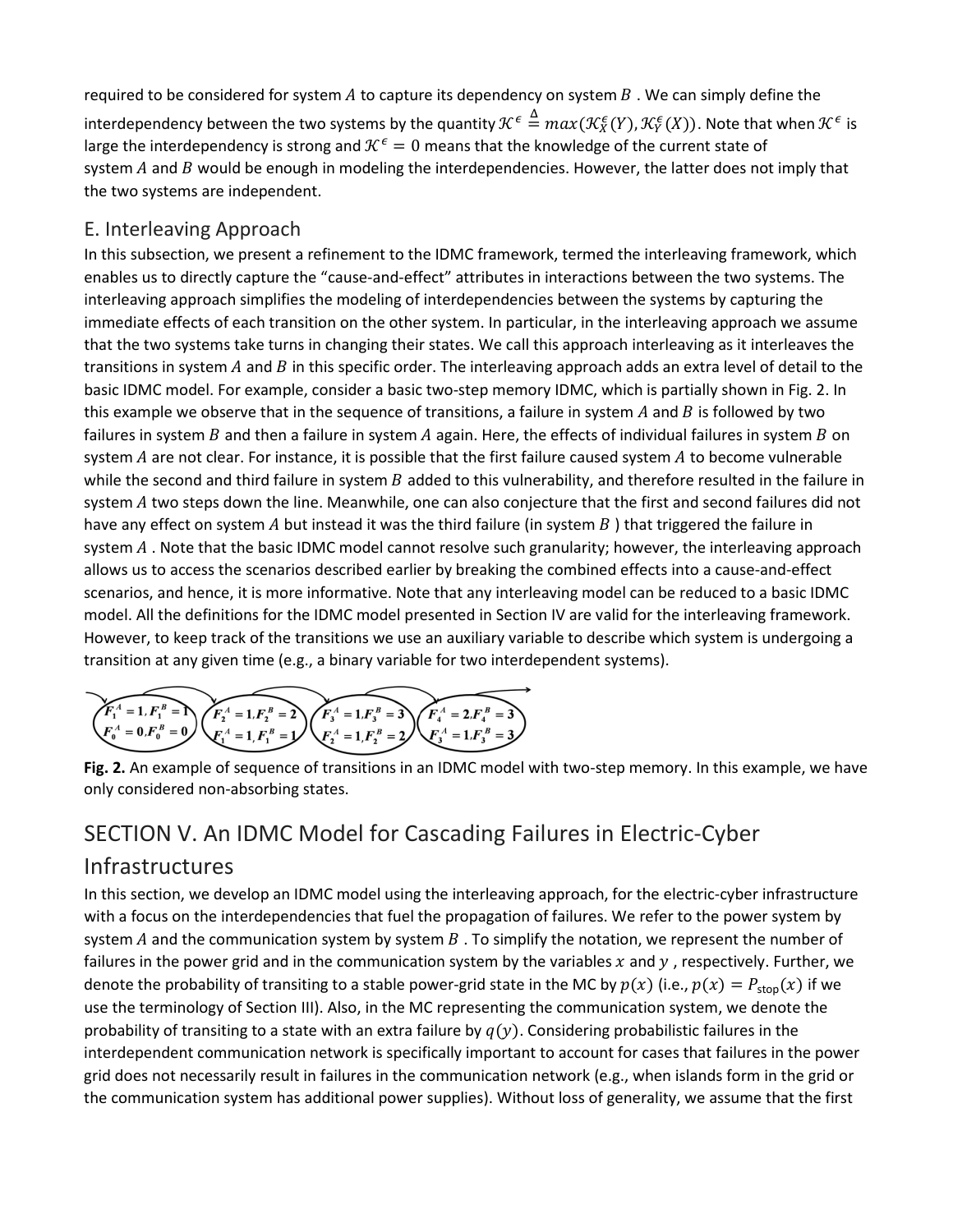failure occurs in the power grid and that cascading failures terminate only when the power grid enters a stable state (only the power-grid MC has the absorbing states).

### A. State Space

To define the IDMC state space we need to understand how much memory of dynamics we need to track. We assume that when the communication system becomes less stable, by experiencing a new failure, then the power-grid becomes vulnerable to extra failures. Also, we assume that when the power grid experiences a new failure, then this may trigger a failure in the communication system according to probability  $q$ . Hence, we need to capture at least the last state of the combined MC, beyond the current state, to capture the effect of interdependencies on the next transition. Therefore, we assume that the minimum memory required to capture the dynamic behavior of the system is two, i.e.,  $M = 2$  and  $S_I = (S_A \times S_B)^2$ . However, since we are assuming a single failure per transition, many states in  $S_I$  are not valid; thus, a small subset of  $S_I$  is actually needed. For example, for every number of failures at time  $n$ , there are only two possibilities for the number of failures at time  $n-1$  . As such, the size of the state-space without the disallowed states is  $4(\mathcal{N}_A \mathcal{N}_B)$ , where  $N_A$  and  $N_B$  represent the cardinality of the state space of systems A and B, respectively. Finally, as we described in Section IV-E, we also need an auxiliary variable to keep track of the transitions in systems A and B as they take turns. This will cause the size of the state space to be  $S_I = 8(\mathcal{N}_A\mathcal{N}_B)$ . The concept of interleaving MC for this system based on the above assumptions is depicted in Fig. 3.



**Fig. 3.** The concept of the interleaving approach for coupling the MCs of the power grid and the communication system as described in Section V is depicted by interleaving the communication states among power-grid states.

Next, we define the state of the IDMC at discrete time n by  $S_n = (X_n, I_n, Y_n, L_n, K_n)$ , where  $X_n$  and  $I_n$  are the state variables of the power grid (respectively representing the number of failures and cascade stability indicator), and  $Y_n$  is the state of the communication system (number of failures). The variables  $L_n$  is the auxiliary variable that captures the 'transition turn' In the interleaving framework; specifically,  $L_n = 0$  indicates that the last transition occurred in the power grid and and  $L_n = 1$  indicates that the last transition occurred the communication system. Lastly, the binary variable  $K_n$  captures the memory of the dynamics by indicating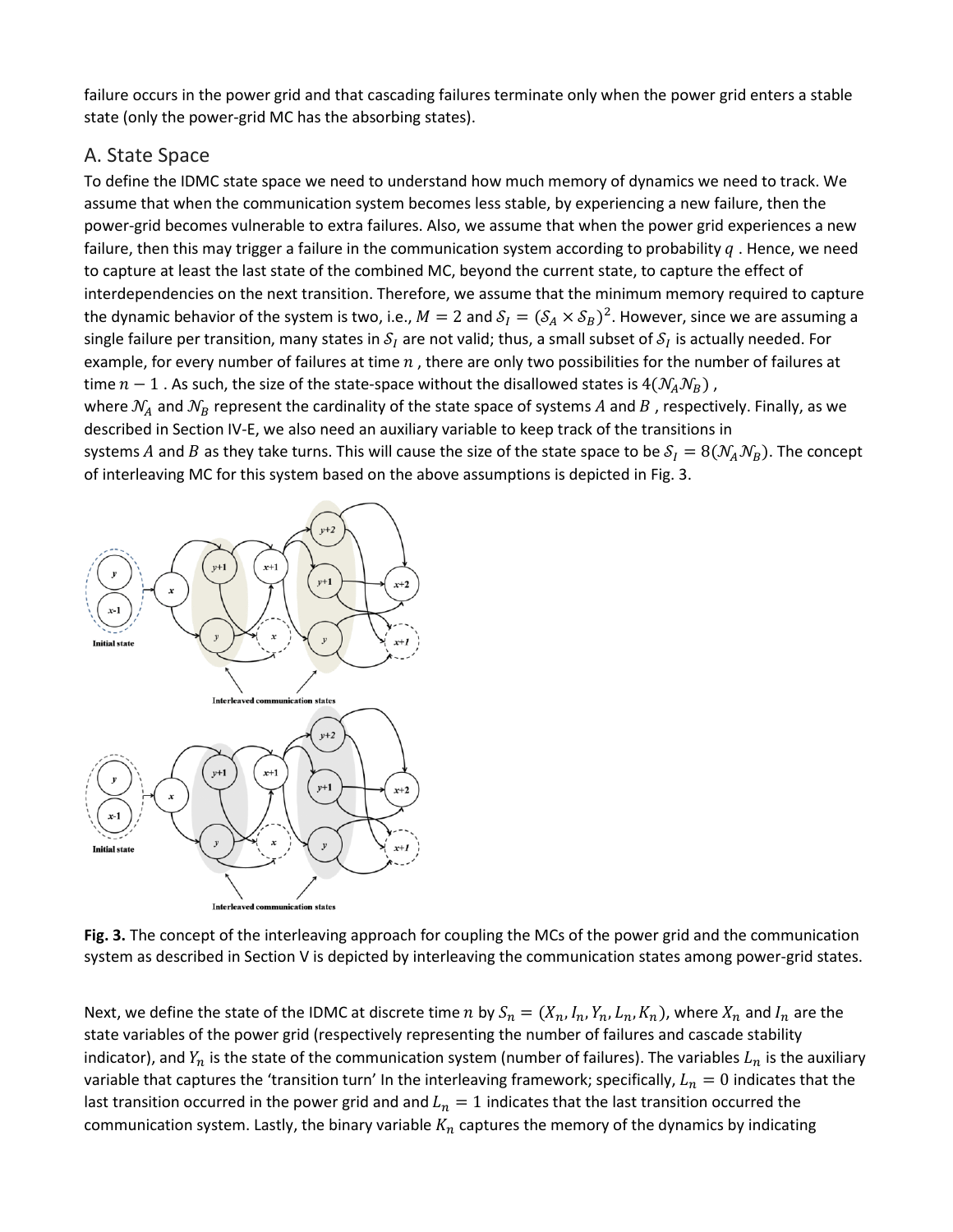whether any component failed in the last transition ( $K_n = 1$  means a failure occurred at time  $n - 1$ ). Here, the memory quantization function g maps the history to  $\mathcal{H}$  ={new failure, no new failure}. Although the size of  $S_I$  in this example is in the order of the size of the Cartesian product of the state-spaces we can analyze the steadystate behavior of this IDMC efficiently using difference equations as presented in Section V-D.

### B. Transition Probabilities

Here, we characterize the transition probabilities of the IDMC for the electric-cyber infrastructure based on the transition probabilities of the individual MCs and the interdependencies between the two systems, as described next. In general, different power-dependency-on-communication functions and communication-dependencyon-power functions can be considered. In this paper, we consider the following dependency functions to model the interactions between the two systems.

First, we define a power-dependency-on-communication function by  $d: \{0,1,2,...,m_B\} \rightarrow [0,1],$ where  $m_B$  denotes the number of components in the communication system. The function d describes the dependence of the reliability of the power system on the state of the communication system. Specifically, depending on the number of failed components in the communication system (where components in communication system include routers, switches and communication links) the reliability of the power system will be reduced. As an example, if  $d(y_n) = 0.5$  then the probability that the cascading failures stops in the power grid in the next transition will be reduced to half. The function  $d$  modifies the transition probabilities for the power grid based on the dynamics of the communication MC as shown in [\(4\).](https://ieeexplore.ieee.org/document/#deqn4) There are two extreme values for d. If the failure in the communication system does not affect the power grid then  $d = 1$ ; on the other hand, when the failure of a communication component results in a failure in the power grid deterministically then  $d =$ 0. In general, the closer the value of  $d$  is to zero the more reduction occurs in the reliability of the power grid. Note that function  $d$  can also depend on the state of the power grid. Similarly, to capture the communicationdependency-on-power we consider a function based on the assumption mentioned in Section V-A, which specifies that the transitions in the communication system depend probabilistically on whether or not there was a failure in the power grid in the last transition. This assumption leads to the binary dependency function,  $\mathfrak{I}:\{0,1\} \to \{0,1\}$ , which means that the transition probabilities in the communication network will be modified to  $\mathcal{I}(K_n)q(Y_n)$  and  $\mathcal{I}(K_n)(1 - q(Y_n)) + (1 - \mathcal{I}(K_n))$  corresponding to the cases of having an extra failure and not having an extra failure, respectively. For instance, if  $\mathcal{I}(K_n) = 1$  then the probability of having extra failure in the communication system is  $q(Y_n)$  and zero otherwise. As such, the transition probabilities of the IDMC for the electric-cyber infrastructure from an state  $S_n = (x_n, i_n, y_n, \ell_n, k_n)$  to state  $S_{n+1}$  =  $(x_{n+1}, i_{n+1}, y_{n+1}, \ell_{n+1}, k_{n+1})$  are presented in  $\underline{(4)}$ .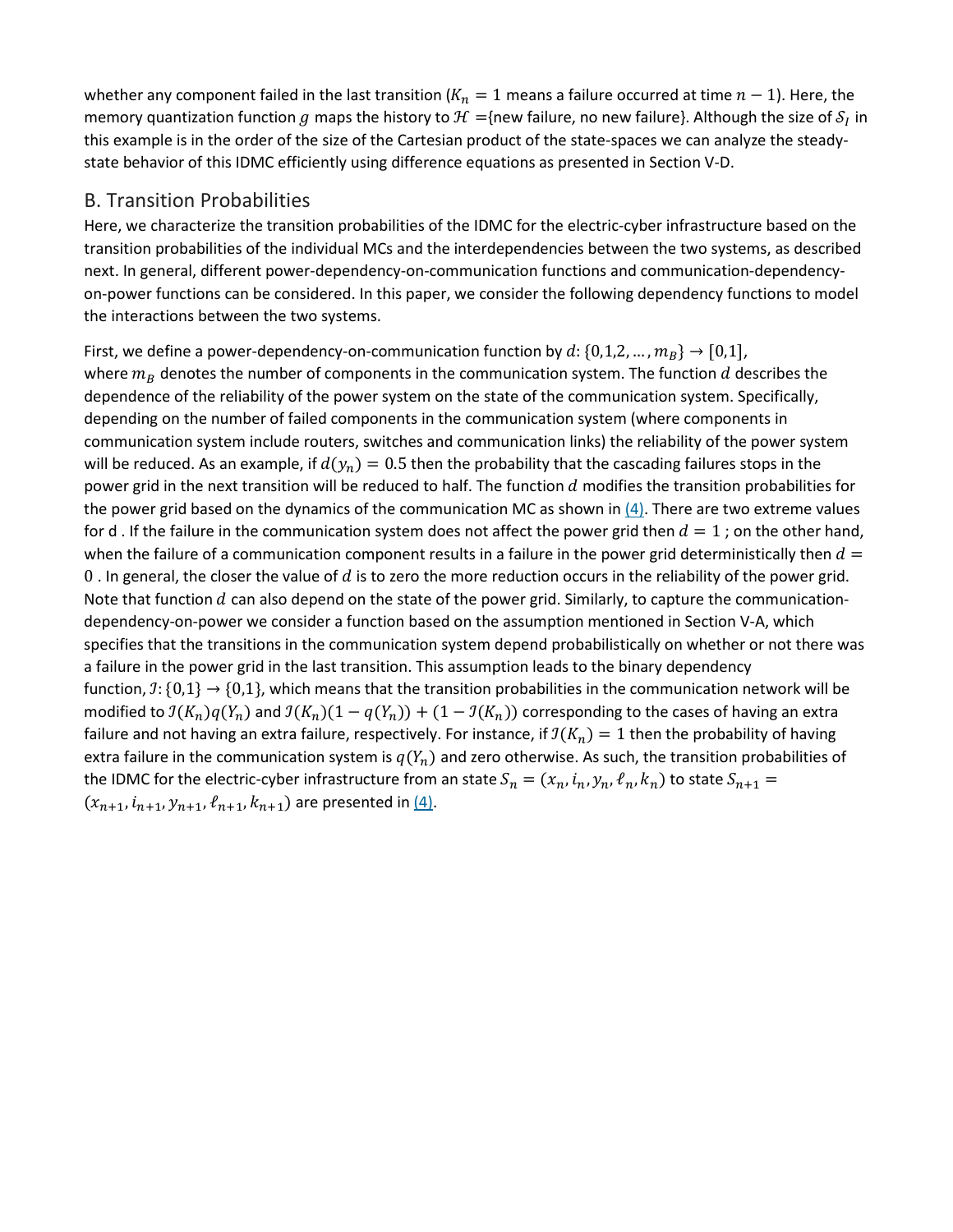$$
f(S_{n+1}|S_n) = \begin{cases} \n0 & \text{if } i = 1, x_{n+1} \neq i_n, y_{n+1} \neq y_n \\ \n1 & \text{(i)}: i_n = 1, x_{n+1} = x_n, \\ \n0 & \text{(ii)}: i_n = i_{n+1} = 0, \\ \n0 & \text{(iii)}: i_n = i_{n+1} = 0, \\ \n0 & \text{(iv)}: i_n = i_{n+1} = 0, \\ \n0 & \text{(v)}: i_n = i_{n+1} = 0, \\ \n1 & \text{(iv)}: i_n = i_{n+1} = 0, \\ \n0 & \text{(v)}: i_n = i_{n+1} = 0, \\ \n0 & \text{(v)}: i_n = i_{n+1} = 0, \\ \n0 & \text{(iv)}: i_n = i_{n+1} = 0, \\ \n0 & \text{(v)}: i_n = i_{n+1} = y_n, \\ \n0 & \text{(v)}: i_n = 0, i_{n+1} = 1 \\ \n0 & \text{(v)}: \text{otherwise.} \n\end{cases}
$$

Next, we explain the elements of  $(4)$  individually.

- *Group I condition* implies that the IDMC is in an absorbing state because  $i_n = 1$ . When a system enters an absorbing state it never leaves it with probability 1.
- *Group II conditions* address the cases for which the next transition is in the communication network (as  $\ell_n = 0$ ).
	- o *Condition II.a* implies that in the previous transition there was a failure in the power system (as  $k_n = 1$ ). Hence, the probability of a new communication failure (i.e.,  $\mathcal{I}(k_n)q(y_n)$ ) simplifies to  $q(y_n)$ .
	- o *Condition II.b* is the complement of Condition II.a (no communication failure occurs in the next transition).
- *Group III conditions* address cases for which the next transition is in the power grid (as  $\ell_n = 1$ ).
	- o *Condition III.a* specifies the probability of having a failure in the power grid depending on the value of  $k_n$  (if there was a failure in the communication network or not). If  $k_n = 1$  then the transition probability is  $1 - p(x_n)d(y_n)$  and if  $k_n = 0$ then the transition probability is  $1 - p(x_n)d(y_n)$  $p(x_n)$ .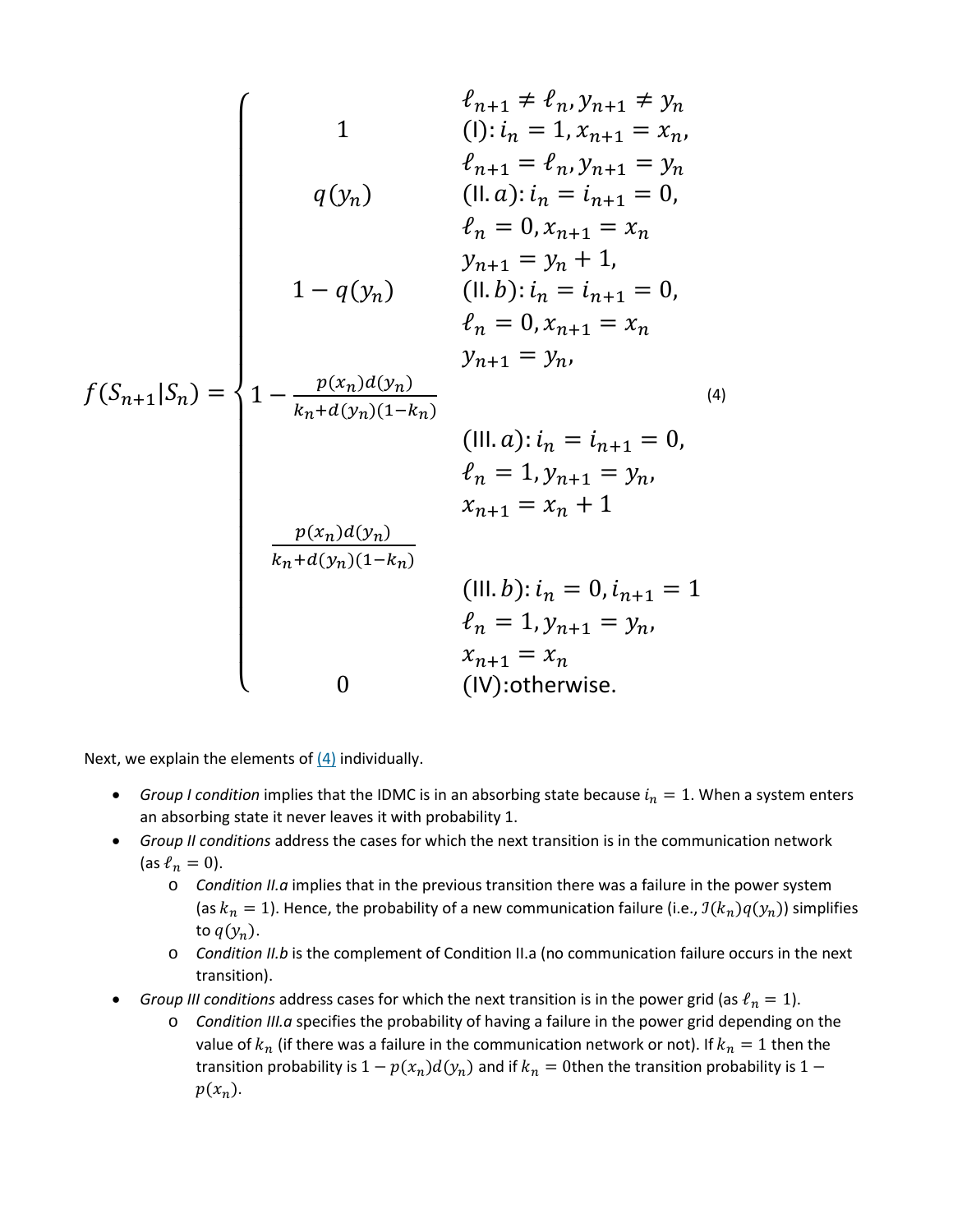- o *Condition III.b* addresses the case in which the next transition causes the system to enter an absorbing state. Similarly to Condition III.a, the probability of a transition to the stable state depends on the value of  $k_n$ .
- *Group IV conditions* captures transitions that are disallowed. Examples are having more than one failure in one transition or transitions between states with  $\ell_{n+1} = \ell_n$  and  $i_n \neq 1$  (based on the interleaving assumption).

In this setting, the strength of dependency of the power system on the communication system is  $\delta_X^{(2)}(Y)$  =  $max_{x_n \in S_A, y_n \in S_B} p(x_n) (1 - d(y_n))$ . Similarly, the strength of dependency of the communication system on the power system is  $\delta_Y^{(2)}(X) = \max_{y_n} q(y_n)$ . To illustrate the IDMC model for the electric-cyber infrastructure, a portion of the MC with its transition probabilities among the states is shown in Fig. 4.



**Fig. 4.** Portion of the IDMC model for the power and communication system with transition probabilities among the states.

### C. Steady-State Solution

In this section, we derive a system of difference equations describing the steady-state solution of the IDMC for the electric-cyber infrastructure. We begin by introducing  $\mathcal{P}_{S_i}(s)$  as the asymptotic probability of reaching state  $s \in S_i$  from the initial state  $s_i = (x_0, 0, y_0, 0, 1)$ ; that is, the initial state has  $x_0$  failures in the power grid and  $y_0$  failures in the communication network and the last failure is assumed to be in the power grid. We further assume that  $y_0 \le x_0$ . We are particularly interested in the probability of reaching the stable states in the power grid in which cascading failures terminate; these states have the form  $\widetilde{s}=(x,1,y,0,0)$  and it would be convenient to denote  $\mathcal{P}_{S_i}(\tilde{s})$  by  $\mathcal{F}(x,y)$ . Similarly, for transient power-grid states, i.e.,  $\hat{s}=(x,0,y,0,1)$ , we denote the probability of reaching the transient power grid state  $\mathcal{P}_{S_i}(\overset{\circ}{s})$  by  $\mathcal{G}(x,y).$  Next, we present a characterization of  $\mathcal{F}(x, y)$  and  $\mathcal{G}(x, y)$ .

### Theorem 1:

Suppose that the initial state of the coupled system is  $s_i = (x_0, 0, y_0, 0, 1)$ . For  $x_0 \le x \le m_A$ ,  $y_0 \le y \le 1$  $m_B$ ,  $y_0 \le x_0$ , and nonzero functions  $p(.)$ ,  $q(.)$  and  $d(.)$ , the following recursions hold:

$$
\mathcal{F}(x, y) = \alpha_1(x, y)\mathcal{F}(x - 1, y) + \alpha_2(x, y)\mathcal{F}(x - 1, y - 1) \n+ \alpha_3(x, y)\mathcal{G}(x - 1, y - 1),
$$
and (5)  
\n
$$
\mathcal{G}(x, y) = \alpha_4(x, y)\mathcal{F}(x - 1, y) + \alpha_5(x, y)\mathcal{G}(x - 1, y - 1),
$$

where the coefficients are given by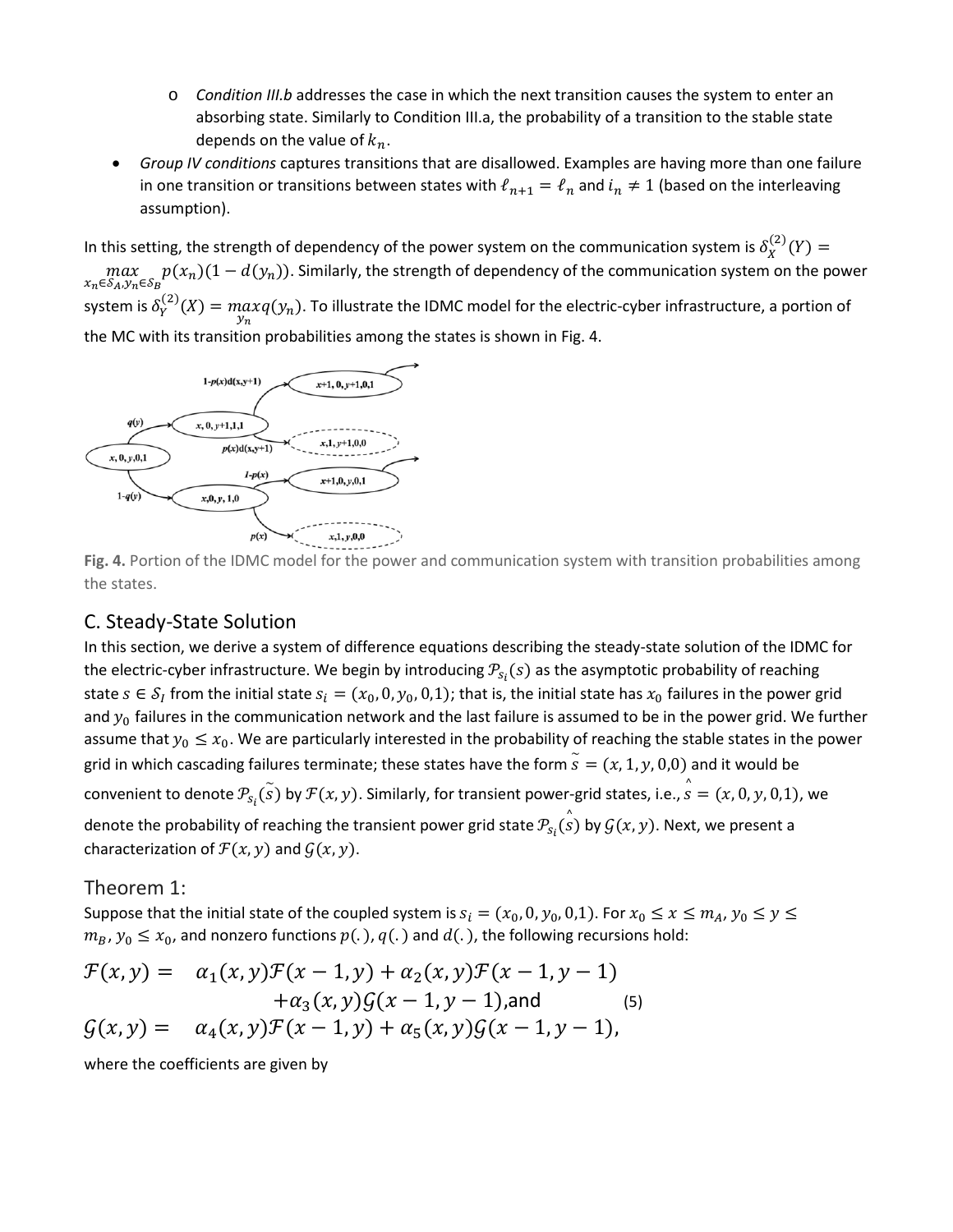$$
\alpha_1(x, y) = \frac{p(x)(1-q(y))(1-p(x-1))}{p(x-1)},
$$
\n
$$
\alpha_2(x, y) = \frac{p(x)d(y)q(y-1)(1-p(x-1)d(y-1))}{p(x-1)d(y-1)},
$$
\n
$$
\alpha_3(x, y) = (1-q(y-1))p(x)d(y)q(y-1)
$$
\n
$$
((1-p(x-1)) - \frac{(1-p(x-1)d(y-1))}{d(y-1)})
$$
\n
$$
+q(y-1)p(x)(1-q(y))(1-d(y)),
$$
\n
$$
\alpha_4(x, y) = \frac{(1-p(x-1))}{p(x-1)},
$$
\nand\n
$$
\alpha_5(x, y) = q(y-1)((1-p(x-1)d(y)))
$$
\n
$$
-\frac{d(y)p(x-1)(1-p(x-1))}{p(x-1)}),
$$

and where the boundary conditions are given by

$$
\mathcal{F}(x_0, y_0) = (1 - q(y_0))p(x_0),
$$
  
\n
$$
\mathcal{F}(x_0, y_0 + 1) = q(y_0)p(x_0)d(y_0 + 1),
$$
 and 
$$
\mathcal{G}(x_0, y_0) = 1.
$$
<sup>(7)</sup>

Proof of the theorem is presented in the Appendix.

### Remark:

The coefficients in  $(6)$  can be simplified in three special cases as follows.

1.  $\alpha_1$  and  $\alpha_4$  are the same as [\(6\)](https://ieeexplore.ieee.org/document/#deqn6) but

$$
\alpha_2(x, y) = \frac{p(x)d(y)q(y-1)(1-p(x-1))}{p(x-1)},
$$
  
\n
$$
\alpha_3(x, y) = q(y-1)p(x)(1-q(y))(1-d(y)),
$$
 and (8)  
\n
$$
\alpha_5(x, y) = 0.
$$

2. all  $\alpha$  values are zero except for  $\alpha_2$ , which is given by

$$
\alpha_2(x,y) = \frac{d(y)p(x)q(y-1)(1-p(x-1)d(y-1))}{p(x-1)d(y-1)}.
$$
 (9)

3. the coefficients are given by

$$
\alpha_1(x, y) = \frac{p(x)(1-q(y))(1-p(x-1)d(y))}{p(x-1)d(y)},
$$
  
\n
$$
\alpha_2(x, y) = \frac{p(x)d(y)q(y-1)}{p(x-1)d(y-1)},
$$
  
\n
$$
\alpha_3(x, y) = (1-q(y-1))d(y)p(x)q(y-1)
$$
  
\n
$$
\times \left((1-p(x-1)) - \frac{1}{d(y-1)}\right),
$$
  
\n
$$
\alpha_4(x, y) = \frac{(1-p(x-1))}{p(x-1)},
$$
 and  
\n
$$
\alpha_5(x, y) = (1-d(y))q(y-1).
$$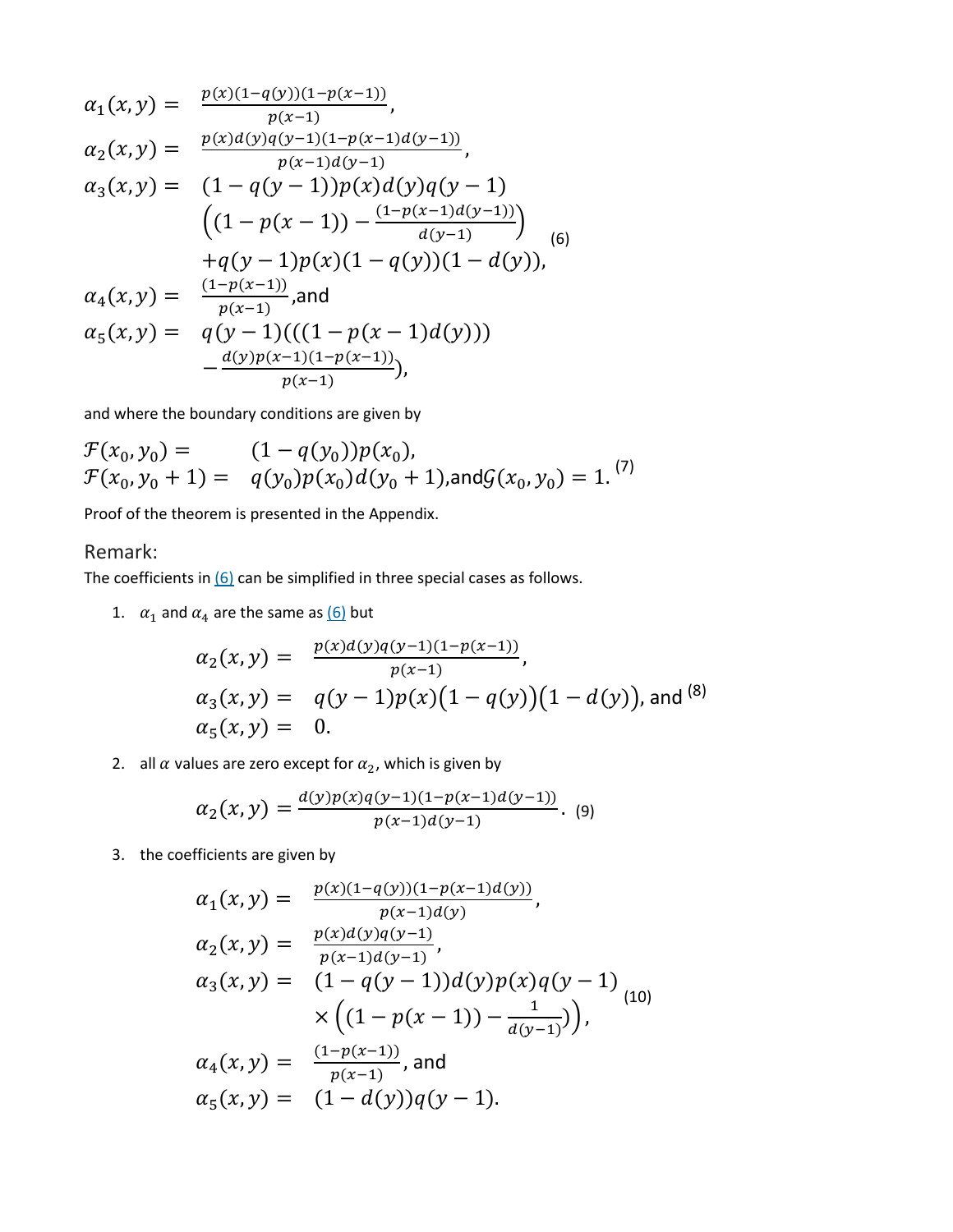Theorem 1 enables the direct calculation of the probability of cascade size in each system. Specifically, note that  $\mathcal{R}_p(x) = \sum_{y:0\leq y\leq x}\mathcal{F}(x, y)$  and  $\mathcal{R}_c(y) = \sum_{x: y\leq x\leq N_1}\mathcal{F}(x, y)$  are the probabilities of the cascade with x terminal failures in the power grid and  $y$  terminal failures in the communication system, respectively. The time complexity of the numerical calculations of [\(5\)](https://ieeexplore.ieee.org/document/#deqn5) is in the order of the number of components in the system, which makes the model scalable to large systems even though the analytical state space of the problem is large. We wish to emphasize that to apply this framework to real-world systems such as power grids, one can study historical data and simulations to extract and estimate the parameters of the model, in particular, the transition probabilities of the individual MCs and the dependencies between the systems. By estimating such parameters, the presented framework will provide reliability evaluations based on the features of the systems under study. Similar studies have been presented in Section V-D and [5].

### D. Results

Here, we present numerical results for  $\mathcal{R}_p(x)$  and  $\mathcal{R}_c(y)$  and identify a function d that leads to unreliable behavior in the coupled systems. Before presenting our results, let us introduce our definition of reliable and unreliable systems.

### 1) Reliable and Unreliable Systems:

We term a system for which the probability distribution of the cascade size follows an exponential distribution a *reliable* system since the probability of large cascades is small compared to heavy-tail distributions. We term a system with a heavy-tail distribution of the cascade size an *unreliable* system. Particularly, we consider two types of unreliable systems: (*type* i ) a system for which the probability mass function (PMF) of the cascade size follows power-law distribution, and (*type* ii ) a system for which the PMF of the cascade size has a hump at the tail. Next, we introduce these systems in more details. Consider the MC of system A in Fig. 1. Let  $B(n|S_i)$  represent the probability of a cascade size n, conditional on the initial state of the system. A recursion for  $B(n|S_i)$  is given by:

$$
B(n|S_i) = \frac{P_{\text{stop}}(n)(1 - P_{\text{stop}}(n-1))}{P_{\text{stop}}(n-1)}B(n-1|S_i). (11)
$$

If we assume that the initial state of the power grid has one failure with  $I=0$ , i.e.,  $S_0=(1,0)$ , then the boundary condition for  $(11)$  is  $B(1|S_0) = P_{\text{stop}}(1)$ . Based on  $(11)$ , if the transition probabilities of the MC were constant then standard analysis of the recursion tells us that the PMF of the blackout size follows an exponential distribution. Therefore, our definition of reliable systems implies that they have constant transition probabilities. Similarly, using [\(11\)](https://ieeexplore.ieee.org/document/#deqn11) it can be shown that in an unreliable system of type ifor which the stochastic dynamics of cascading failures are modeled by the MC in Fig. 1, the PMF of the cascade size will follow the Zipf's law (a discrete power-law distribution) whenever the transition probabilities follow specific bowl-shape forms represented in Fig. 5-a. The PMF of Zipf's law distribution is given by  $P(x, s, k) =$  $1/(\sum_{i=1}^k i^{-s})x^{-s}$ , where s is a free parameter of the distribution and k is the total number of components in the system. The details of derivation of the bowl-shape functions have been discussed in [16] and [17].

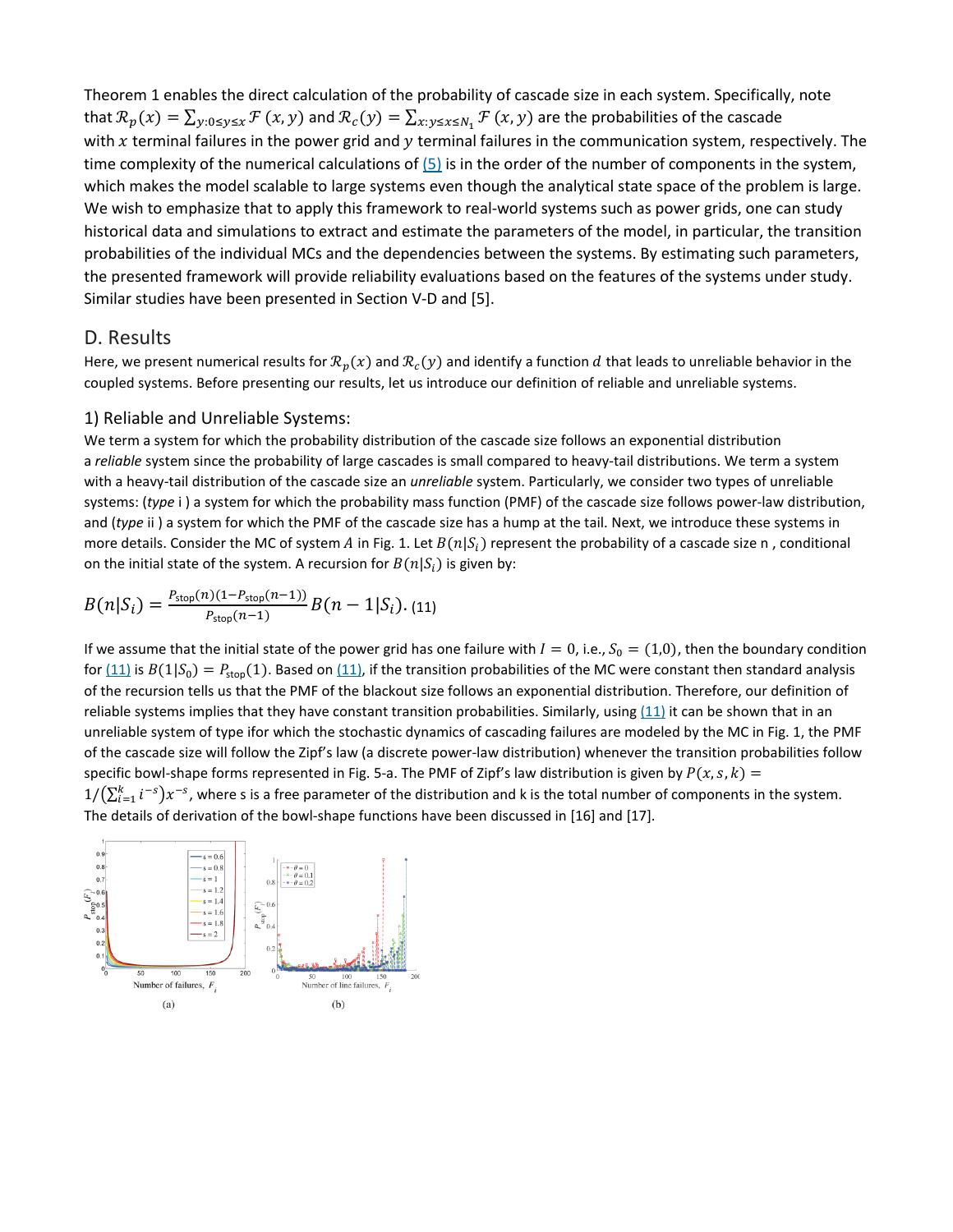

**Fig. 5.** (a) The bowl-shape forms for the transition probabilities of the MC in Fig. 1, i.e.,  $P_{stop}(F_i)$  functions, which result in the Zipf's law PMF of the cascade size for various  $s$ ; (b) the bowl-shape forms for  $P_{\text{stop}}(F_i)$  based on the power-system simulations adopted from [5], which result in a hump in the tail of the distribution.

Further, using [\(11\)](https://ieeexplore.ieee.org/document/#deqn11) we can show that an unreliable system of type *ii* for which the stochastic dynamics of cascading failures are modeled by the MC in Fig. 1 has the following property. If the transition probabilities follow the bowl-shape functions obtained using the power-system simulations then the PMF of the cascade size will have a hump at the tail, as shown in [5, Fig. 11]. The simulations are based on quasi-static simulation of the power grid using MATPOWER [15] and the results are depicted in Fig. 5-b for  $P_{\text{stop}}(n)$ . The described hump at the tail of PMF represents stress over the system, which leads to shift of the probability mass to the tail of the distribution. Particularly, the size of the hump and the behavior of the bowlshape function depend on the operating characteristics of the grid. In [5], we introduced the loading level on the power system, load-shedding constraints and the transmission line-tripping threshold as examples of such operating characteristics. For instance, the load-shedding constraints, defined as the ratio of the uncontrollable loads (loads that do not participate in load shedding) to the total load in the power grid, affect  $P_{stop}(n)$  as shown in three plots for three scenarios in Fig. 5-b. Certain operating settings for the system can be associated with high-level of stress, for instance, the scenarios associated with the blue plot in Fig. 5-b. For a discussion on the properties of simulation-based bowl-shape functions for  $P_{\text{stop}}(n)$  refer to [16] and [17].

#### 2) Impact of Interdependency on the Probability Distribution of the Cascade Size:

We consider 186 components in the power grid and in the communication system (number of links in IEEE 118 case). We only focus on the number of components and do not directly use the topological and system information in cascading failures; however, the latter information is automatically captured in the transition probabilities through the parameters [5]. The PMFs of the cascade size in the power grid for an unreliable system of type i and a reliable system are shown in Fig. 6-a as solid red and dashed lines, respectively.



**Fig. 6.** PMF of the failure size (a) in the power-grid,  $\mathcal{R}_p$ , for a reliable power system (the dashed line), an unreliable power grid of type *i* (solid line) and a reliable IDMC with constant  $p$ ,  $q$ , and  $d$  in (green line); (b) in the power-grid,  $\mathcal{R}_p$ , in an IDMC model for various scenarios of unreliable systems of type  $i$ , in a log-log scale.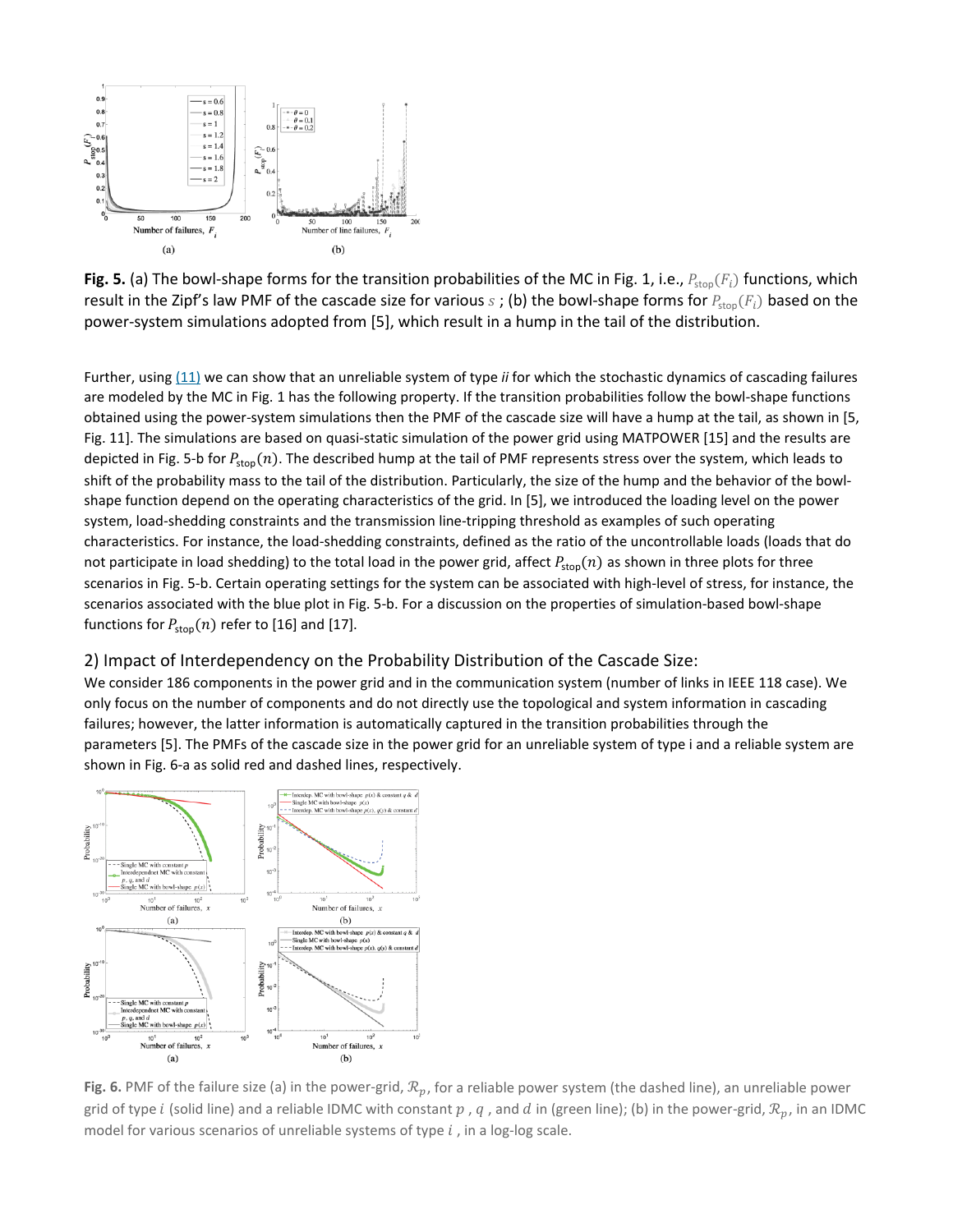In order to show that the interdependencies between two systems affect the PMF of cascade size, we use the IDMC model with constant  $p$ , q and  $d$ , which imply that the communication system and the power grid are assumed to be reliable systems individually. The PMF of the cascade size in the power grid, i.e.,  $\mathcal{R}_p$ , for such an interdependent system is depicted in Fig. 6-a with a green line. Based on this result we observe that although both the single MC for the power grid and the IDMC model result in an exponential cascading behavior in the power grid, the probability of large cascades in the power grid intensifies in the IDMC model due to the interdependencies between the two systems.

Next, we assume that we have two interdependent systems, for which either one or both of the systems are unreliable. Recall that in Fig. 6-a we observed that an individual unreliable system of type  $i$  will have a power-law distribution represented by a solid red line. We have re-plotted the red solid line from Fig. 6-a in Fig. 6-b as a benchmark to evaluate the effects of interdependencies. We begin by assuming that the power grid is an unreliable system of type i and the communication system is a reliable system with constant  $q$ . Next, the distribution of the blackout size in the power grid, i.e.,  $\mathcal{R}_p$ , is calculated using  $(5)$  and the results are shown in Fig. 6-b. The results suggest that due to the interdependencies the probability of large cascades in the IDMC case is elevated compared to a single MC while the heavy tail characteristic of the PMF is preserved except at the end (criticality of interdependencies).

Next, we assume that the power grid and the communication system are both unreliable systems of type  $i$ . In particular, for the communication system we consider a bowl-shape function from Fig. 5-a for  $(1 - q(y))$ . The results are shown by the dashed line in Fig. 6-b, and they suggest that the impact of an unreliable communication system is severe on the reliability of the whole system. In both of the interdependent examples presented here, the function  $d$  is assumed to be constant and equal to 0.4. Similarly to the results in Fig. 6-b, in Fig. 7-a we present the distribution of the failure size in the communication system, i.e.,  $\mathcal{R}_c$ . These results also suggest that unreliable behavior of one or both of the systems intensifies the probability of large cascade sizes in the whole system.



**Fig. 7.** PMF of the failure size, i.e., (a)  $\mathcal{R}_c$ , in an IDMC model for various scenarios of unreliable systems of type *i*; (b)  $\mathcal{R}_n$ , for an IDMC model with unreliable power grid of type  $ii$ , in a log-log scale.

In Fig. 7-b, we assume that the power grid is an unreliable system of type  $ii$ , while the communication system is a reliable system with constant  $q$ . The results show that the interdependency between the two systems preserves and increases the size of the hump at the tail of the distribution as the reliability of the communication system changes through variable  $q$ . The results shown in Fig. 7-b generalize the results of our earlier work [5] (for a power system) to interdependent systems.

### 3) Individually Reliable Systems Can Behave Unreliably When Coupled:

We assume that we have two reliable systems with constant  $p(x)$  and  $q(y)$ . We couple the two reliable systems using the IDMC framework. Recall that based on the green line in Fig. 6-a, two reliable systems with constant function d result in a reliable system with exponential PMF of the cascade size; however, this is not always true if function  $d$  is not constant. In this study, we want to answer the following critical question: can two coupled reliable systems form a single unreliable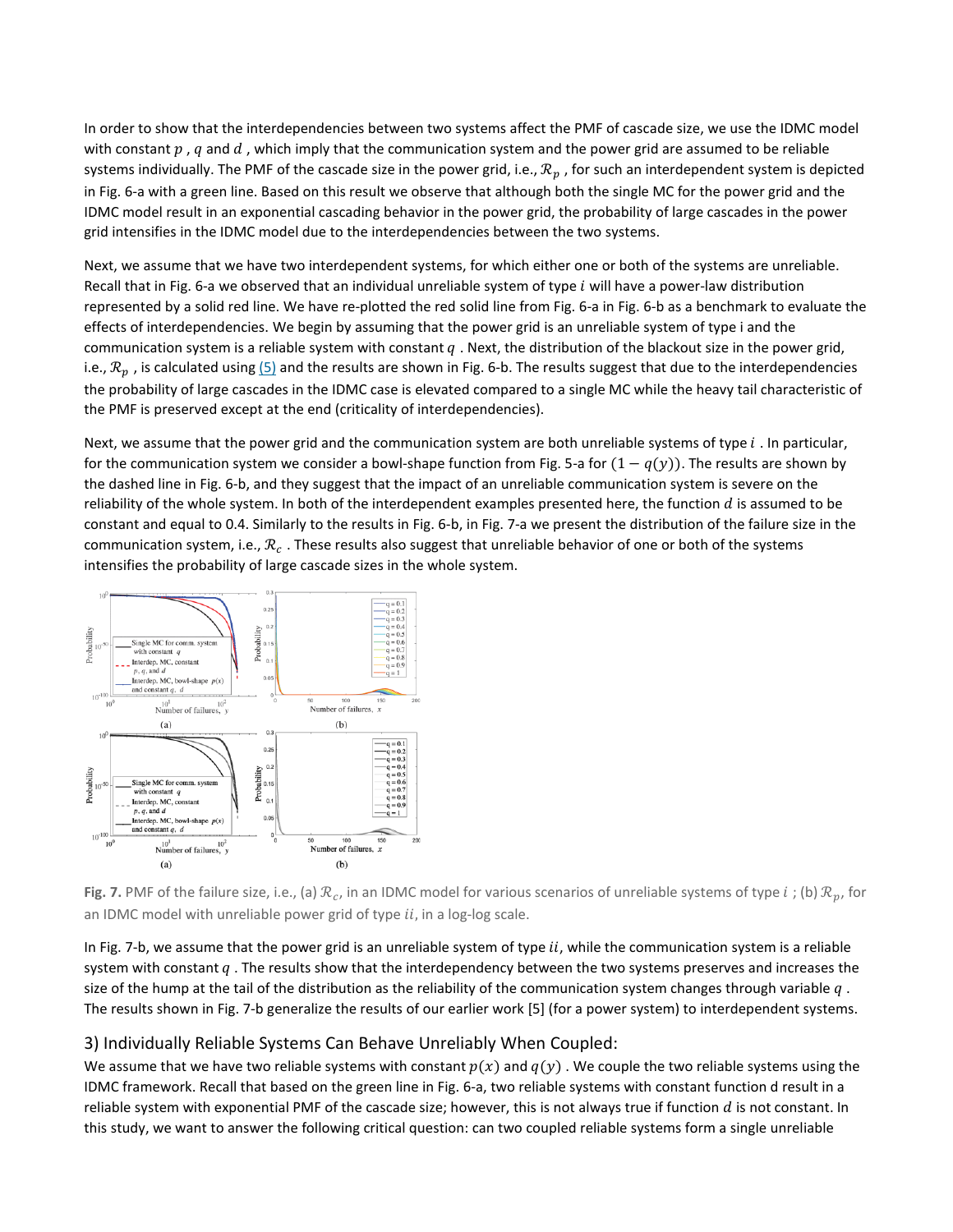system? To answer this question, we use  $(5)$  to find a function  $d(y)$  such that the two reliable power and communication systems behave unreliable and result in an unreliable system, say of type i. To find such  $d(y)$ , we set  $\mathcal{R}_n(x) = P(x, s, m_A)$ , where P denotes the Zipf's law distribution with  $s = 1.1$  and  $m_A$  is the total number of components in the system. The above equality means that we want that the PMF of the cascade size for the power grid follows the Zipf's law distribution for every value of  $x \in \{1, ..., m_A\}$ . This results in  $m_A$  non-linear equations for  $d(y)$ . We have solved this system of nonlinear equations numerically using an optimization approach, which minimizes the distance between  $\mathcal{R}_p(x)$  and the cascade size distribution resulted from the system of difference equations with the constraint  $0 \leq d(\cdot) \leq 1$ . In Fig. 8-a, we have shown the result of the distribution of the cascade size in a system, say the power grid, with 20 components when the individual systems are reliable but the distribution of the failure size in the coupled power grid approximates the power-law distribution. This result is represented by a dashed line in Fig. 8-a. We have also represented the distribution of the failure size when function  $d$  is constant and equal to 0.27 in the blue solid line, which results in exponential distribution. The  $d(y)$  values that result in the unreliable behavior for the two reliable systems are presented in Fig. 8-b. Note that the mean of these values is also equal to 0.27, which implies that not only the values of  $d$  but also their distribution in the function affect the reliability of the interdependent system. The key results in Fig. 8-a show that two individually reliable systems may behave unreliably when coupled due to interdependencies.



**Fig. 8.** (a) PMF of the failure size in the power grid,  $\mathcal{R}_p$ , in an IDMC model, when two reliable systems are coupled; (b)  $d(y)$  values resulting in an unreliable behavior (power-law) for the two coupled reliable systems.

## SECTION VI. Conclusion

We presented a novel IDMC framework for modeling cascading failures in interdependent infrastructures by developing a minimal MC that encompasses the individual MC for each physical system and their interdependencies. We presented the IDMC framework in a general setting and then, as a specific example, constructed an IDMC model for cascading failures in electric-cyber infrastructures. We studied various scenarios of reliable and unreliable systems to characterize the distribution of the failure size in coupled systems. A key insight obtained from the IDMC model is that interdependencies between two systems can make two reliable systems, i.e., systems with exponentially distributed failure sizes, behave unreliably with power-law failure-size distributions when put together.

## Appendix Proof of Theorem 1

For simplicity of notation, we denote the asymptotic probability of reaching a state, say  $s = (x, i, y, \ell, k)$ , from the initial state  $s_i$  by  $\mathcal{P}(x, i, y, \ell, k)$ .

Based on the structure of the IDMC model introduced in Section V, which is partially shown in Fig. 4, as well as the transition probabilities introduced in [\(4\),](https://ieeexplore.ieee.org/document/#deqn4) we write  $\mathcal{P}(x, 1, y, 0,0)$  as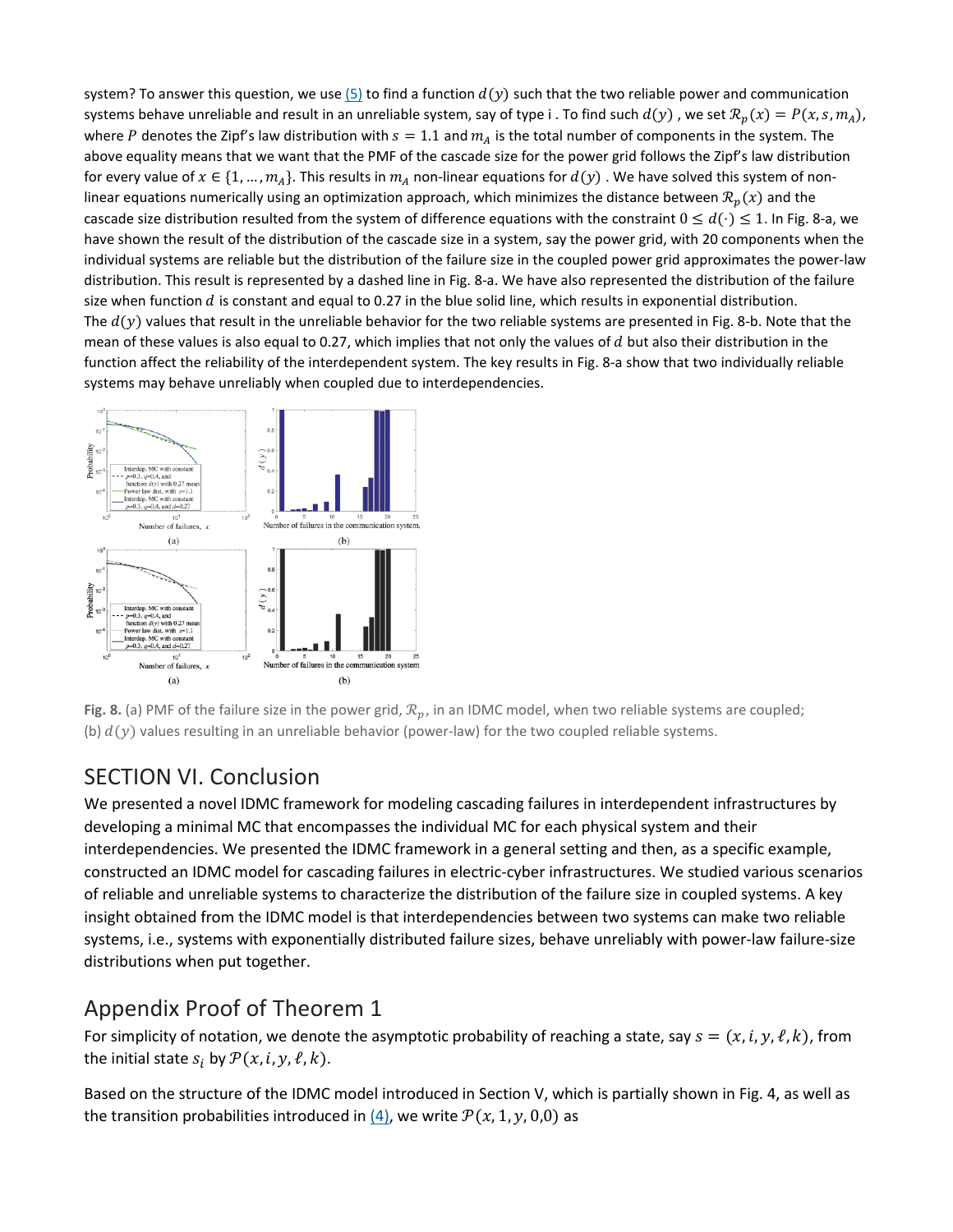$$
\mathcal{P}(x, 1, y, 0, 0) = p(x)\mathcal{P}(x, 0, y, 1, 0) + p(x)d(y)\mathcal{P}(x, 0, y, 1, 1)
$$
  
=  $p(x)(1 - q(y))\mathcal{P}(x, 0, y, 0, 1) + p(x)d(y)q(y)\mathcal{P}(x, 0, y - 1, 0, 1)$   
=  $p(x)(1 - q(y))((1 - p(x - 1))\mathcal{P}(x - 1, 0, y, 1, 0))$   
+  $(1 - p(x - 1)d(y)\mathcal{P}(x - 1, 0, y, 1, 1))$   
+  $p(x)d(y)q(y)((1 - p(x - 1))\mathcal{P}(x - 1, 0, y - 1, 1, 0))$   
+  $(1 - p(x - 1)d(y - 1))\mathcal{P}(x - 1, 0, y - 1, 1, 1))$ , (12)

where in the first line  $\mathcal{P}(x, 1, y, 0,0)$  has been written based on the asymptotic probability of reaching to the two possible previous states and the second line is derived by repeating the previous step. We also know that

$$
\mathcal{P}(x-1,1,y,0,0) = p(x-1)\mathcal{P}(x-1,0,y,1,0)
$$
  
+ $p(x-1)d(y)\mathcal{P}(x-1,0,y,1,1),$  (13)

and similarly,

$$
\mathcal{P}(x-1,1,y-1,0,0) = p(x-1)\mathcal{P}(x-1,0,y-1,1,0)
$$
  
+ $p(x-1)d(y-1)\mathcal{P}(x-1,0,y-1,1,1).$  (14)

Now, if we substitute  $(13)$  and  $(14)$  in  $(12)$  then we have

$$
\mathcal{P}(x, 1, y, 0, 0) = p(x)(1 - q(y))((1 - p(x - 1))(\mathcal{P}(x - 1, 1, y, 0, 1)) - p(x - 1)d(y)\mathcal{P}(x - 1, 0, y, 1, 1))/p(x) \n+ (1 - p(x - 1)d(y)\mathcal{P}(x - 1, 0, y, 1, 1))) \n+ p(x)d(y)q(y)((1 - p(x - 1))\mathcal{P}(x - 1, 0, y - 1, 1, 0) \n+ (1 - p(x - 1)d(y - 1))(\mathcal{P}(x - 1, 1, y - 1, 0, 1) \n- p(x - 1)\mathcal{P}(x - 1, 0, y - 1, 1, 0))/(p(x)d(y - 1))).
$$
\n(13)

Next, we simplify [\(15\)](https://ieeexplore.ieee.org/document/#deqn15) and substitute the definition of  $\mathcal{P}(x - 1,0, y - 1,1,0)$  and  $P(x - 1,0, y, 1,1)$  based on  $P(x - 1,0, y - 1,0,1)$  in [\(15\).](https://ieeexplore.ieee.org/document/#deqn15) As mentioned earlier, we denote  $P(x, 1, y, 0, 0)$  by  $F(x, y)$  and  $P(x, 0, y, 0, 1)$  by  $G(x, y)$ . A such, after the simplifications of  $(15)$  we can write

$$
\mathcal{F}(x, y) = \alpha_1(x, y)\mathcal{F}(x - 1, y) + \alpha_2(x, y)\mathcal{F}(x - 1, y - 1) \n+ \alpha_3(x, y)\mathcal{G}(x - 1, y - 1), \n\mathcal{G}(x, y) = \alpha_4(x, y)\mathcal{F}(x - 1, y) + \alpha_5(x, y)\mathcal{G}(x - 1, y - 1),
$$
\n(16)

where its coefficients are functions of  $p(.)$ ,  $q(.)$  and  $d(.)$ . This proves the general case in Theorem 1. Based on the structure of the presented IDMC model, there are three special cases that the coefficients do not follow the general case presented in  $(6)$ . This is because certain states do not have all the previous states that we used in the derivation of the above difference equations. For instance, when  $y = 1$  the state  $s = (x - 1,0, y - 1,1,1)$  in the above equations does not have any previous states. Similarly, the cases where  $y = x$  and  $y = x - 1$  need to be considered as special cases due to the assumption that communication failures are triggered by power failures and thus certain states are not possible as previous states. This is because we cannot have more communication failures than power-grid failures in the system based on the assumptions of the model. The